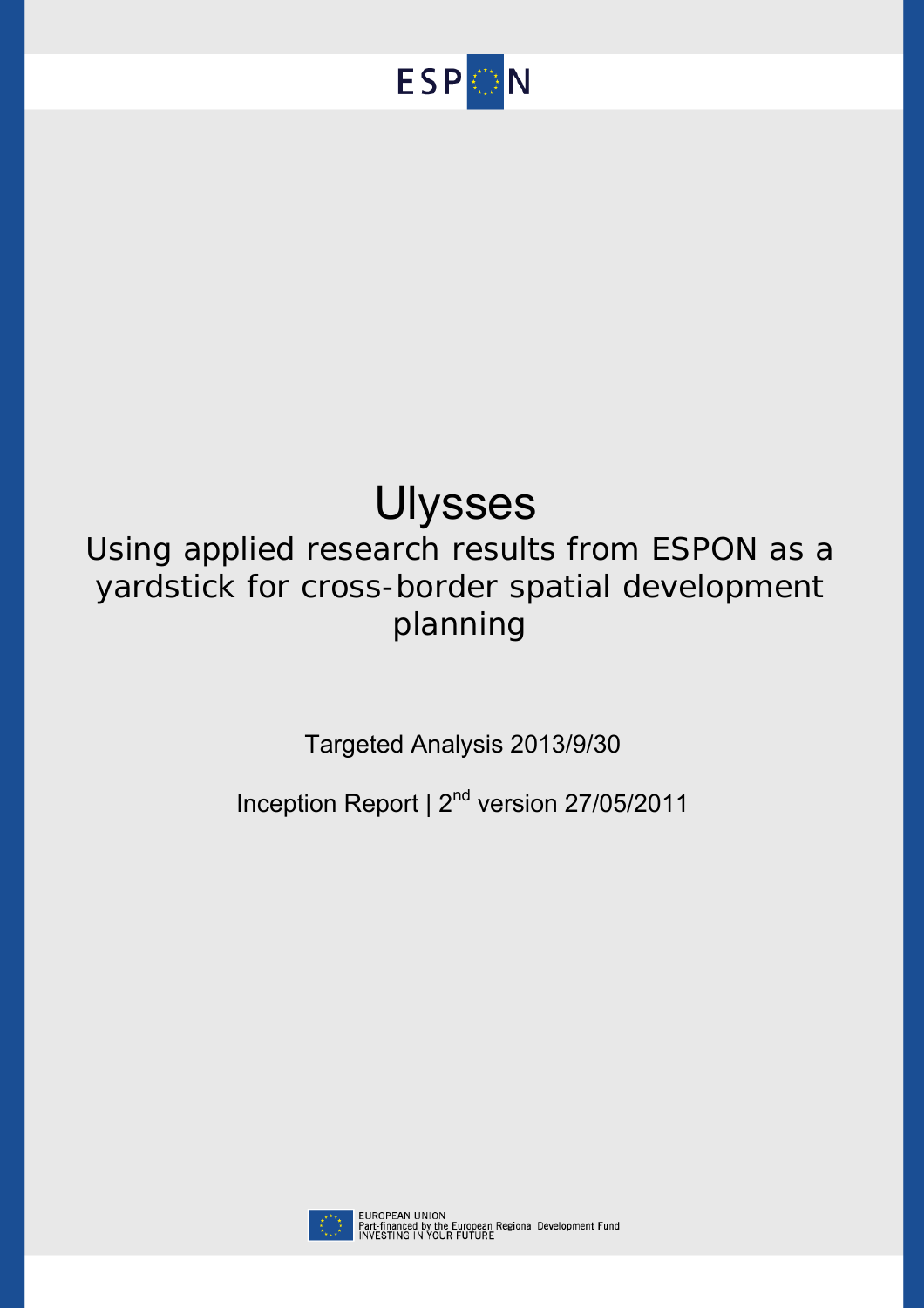This report presents a more detailed overview of the analytical approach to be applied by the project. This Targeted Analysis is conducted within the framework of the ESPON 2013 Programme, partly financed by the European Regional Development Fund.

The partnership behind the ESPON Programme consists of the EU Commission and the Member States of the EU27, plus Iceland, Liechtenstein, Norway and Switzerland. Each partner is represented in the ESPON Monitoring Committee.

This report does not necessarily reflect the opinion of the members of the Monitoring Committee.

Information on the ESPON Programme and projects can be found on www.espon.eu

The web site provides the possibility to download and examine the most recent documents produced by finalised and ongoing ESPON projects.

This basic report exists only in an electronic version.

© ESPON & Tecnalia, 2011

Printing, reproduction or quotation is authorised provided the source is acknowledged and a copy is forwarded to the ESPON Coordination Unit in Luxembourg.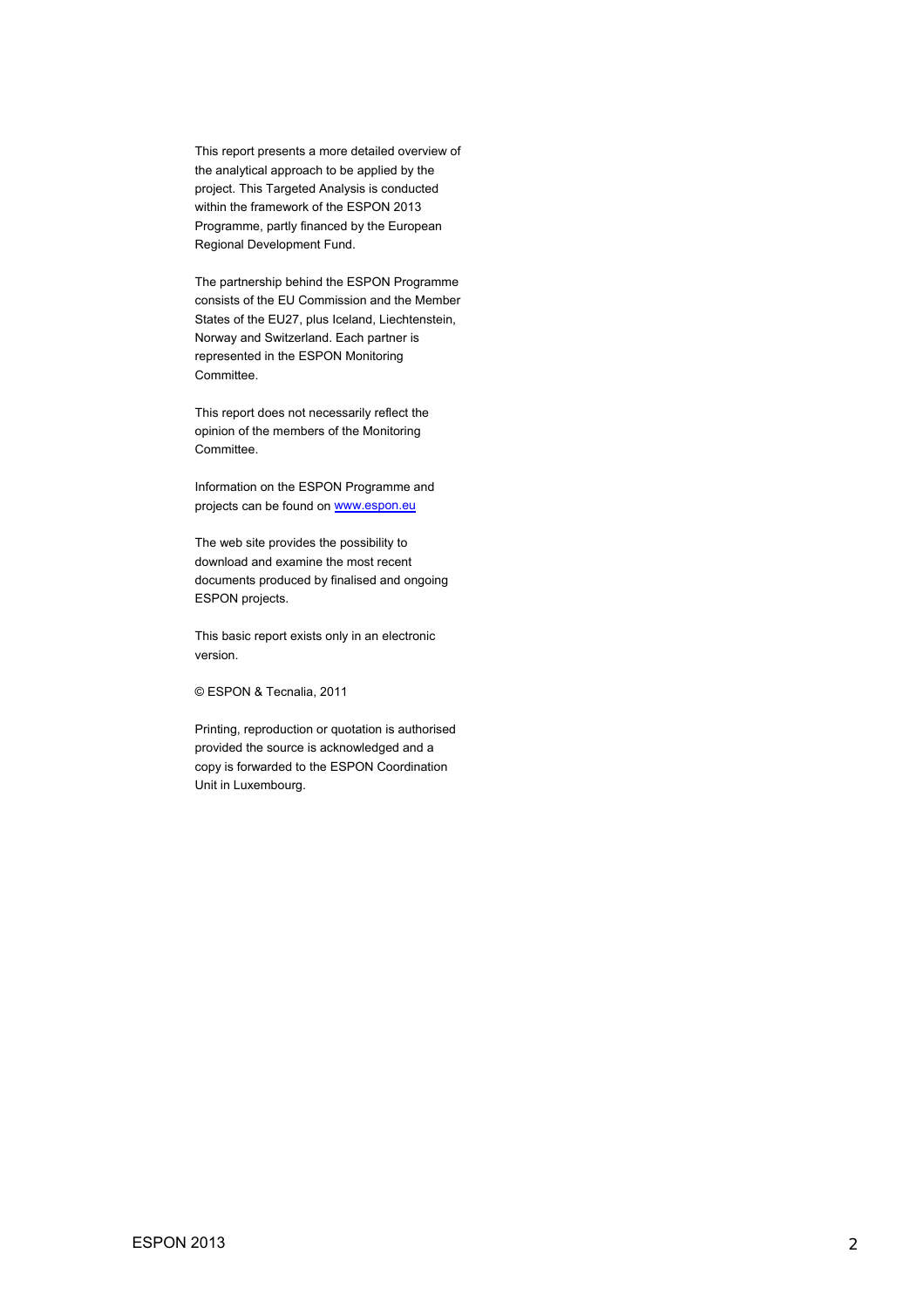## List of authors

## **Tecnalia (Spain)**

Efren Feliu

Begoña Sanchez

Carlos Tapia

Arkaitz Fullaondo

Mirari Zaldua

Gemma Garcia

## **Karlsruhe Institute of Technology (Germany)**

Wolfgang Jung

## **Democritus University of Thrace (Greece)**

Georgios Sylaios

## **University of Aveiro (Portugal)**

Eduardo Castro

Jan Wolf

Carlos Rodrigues

## **Lappeenranta University of Technology (Finland)**

Virpi Kaisto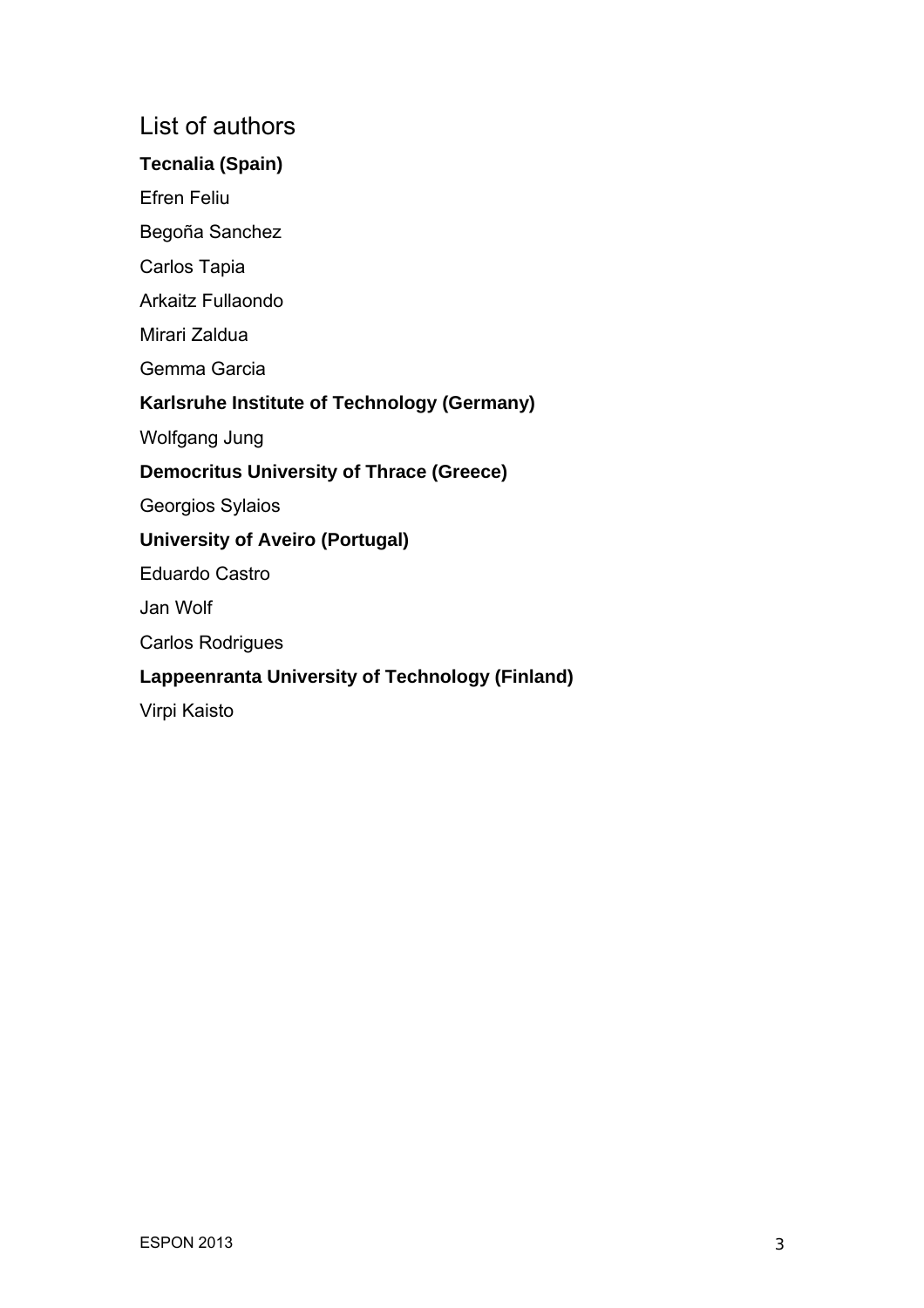## Table of contents

| 1. |                                                                                |  |
|----|--------------------------------------------------------------------------------|--|
| 2. |                                                                                |  |
|    |                                                                                |  |
|    |                                                                                |  |
|    |                                                                                |  |
|    |                                                                                |  |
|    |                                                                                |  |
|    |                                                                                |  |
|    |                                                                                |  |
|    |                                                                                |  |
|    |                                                                                |  |
|    | 5. Specific remarks on the project's content, process and expected results  19 |  |
|    |                                                                                |  |
|    |                                                                                |  |
|    |                                                                                |  |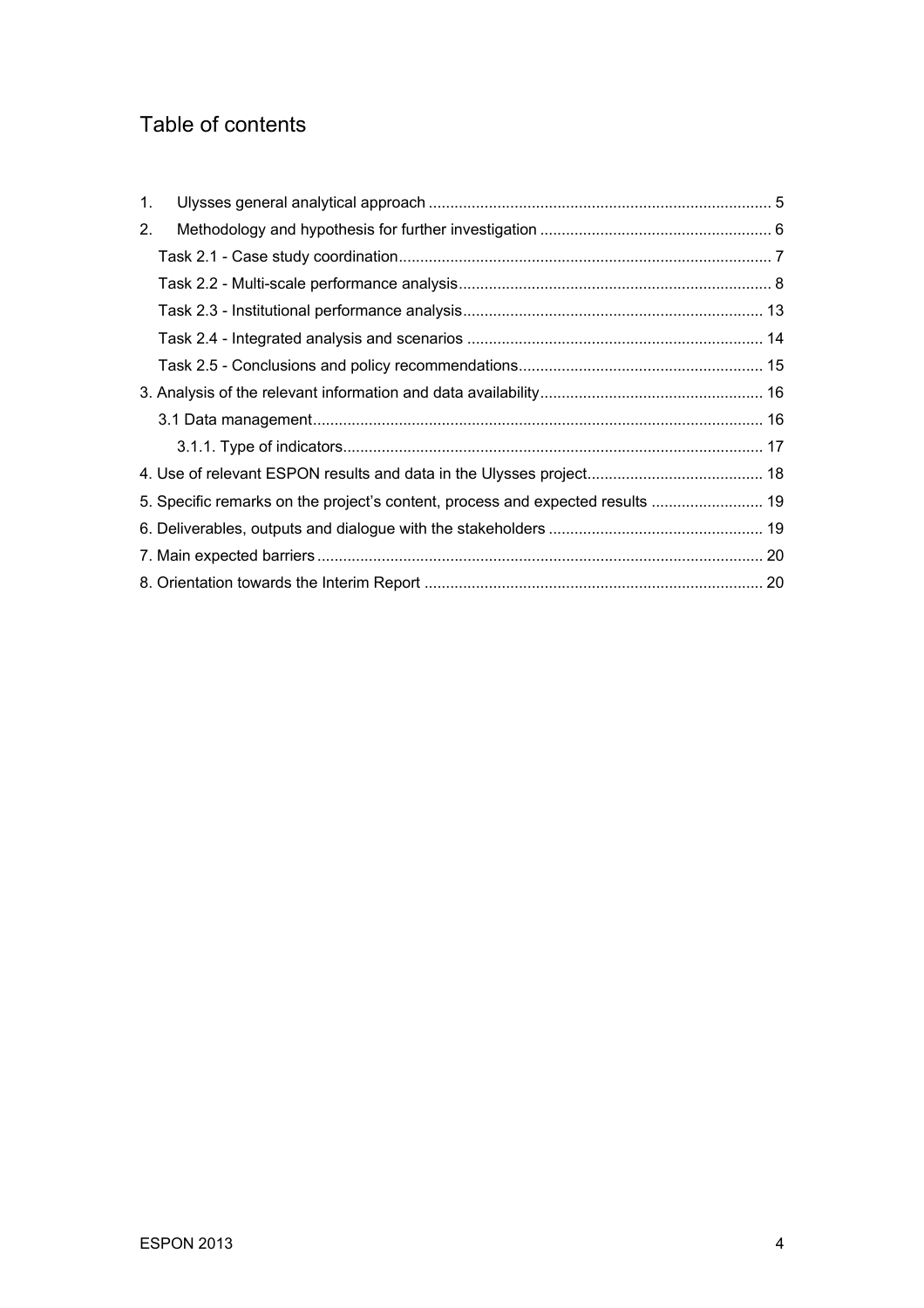## <span id="page-4-0"></span>**1. Ulysses general analytical approach**

With the Treaty of Lisbon of 2009 territorial cohesion became one of one of the main objectives of European policies, besides economic and social cohesion. The Treaty identifies territorial cohesion as a shared competency between the Union and the Member States.

The Green Paper on Territorial Cohesion (2008) identified territorial cohesion as *a means of transforming diversity into an asset that contributes to sustainable development of the entire EU (p. 4)*, thus allowing regions to mobilize their intrinsic development potential. According to the new Territorial Agenda of European Union (2011), territorial cohesion can be understood as *a set of principles for harmonious, balanced, efficient, sustainable territorial development (p. 4)*.

As stated by the Sixth Interim Report on Economic and Social Cohesion (2009), the strengthening of territorial cooperation, in its different aspects, is one of the main strategies to boost territorial cohesion. Cross-border areas have an important role in this context, not only with regard to territorial cohesion, but also to territorial competition since, as is mentioned in the Territorial Agenda, one of the major challenges faced by the EU today is *accelerating integration of our regions, including cross-border areas, in global economic competition and at the same time increasing dependencies of states and regions in the world (p. 3)*.

The Fifth Cohesion Report by the European Commission (2010) supports the Europe 2020 strategy (2010) by showing how regions and Cohesion Policy can contribute to achieving its objectives. The Fifth Cohesion Report stresses that headline targets of the Europe 2020 strategy will not be achievable by policies formulated at the EU or national level alone. In contrast, overcoming territorial disparities through the right mix of national, regional and local governing structures will play critical roles in defining and implementing policy measures based on territorial specificities.

Hence, the Fifth Cohesion Report reinforces the role of cross-border areas as the main playgrounds for territorial co-operation, though recognizing the higher transactions associated to such policies *due to different institutional systems, cultures and languages* (pp. xiv), emphasising the importance of access to services, sustainable development, 'functional geographies' and territorial analysis.

Within this policy framework, the main purpose of the Ulysses project consists of using applied research results from ESPON as a yardstick for decentralised cross-border spatial development planning. The four main objectives of the project are the following:

- **Promote ESPON research results**: To generally raise the awareness among the involved stakeholders on the basic function / the practical utility of decentralised cross-border spatial development and to promote a more widespread use of ESPON research results for elaborating high-quality cross-border spatial development concepts.
- **Multi-thematic territorial analyses**: To do 6 multi-thematic territorial analyses for the cross-border areas by making use of available ESPON applied research results and other local analyses / data, mainly for initiating and supporting more comprehensive processes that will lead to an up-grade of already existing cross border spatial development concepts and to the generation of new ones, by taking into consideration future territorial challenges that are pin-pointed by the ESPON 2006 Programme and the current ESPON 2013 Programme.
- **Experience exchange:** To promote the exchange of experience and best practice in the field of cross border spatial development and to stimulate the promotion of crossborder strategies for preparing the future INTERREG Programmes.
- **Application of targeted research results in the selected Cross Border Cooperation (CBC)**: To promote a further application of targeted research results in the selected Cross Border Cooperation (CBC) areas and to review the general usefulness of applied research results produced by the ESPON Programme in the context of cross border spatial development, while disseminating widely the practical experiences made with the Ulysses project.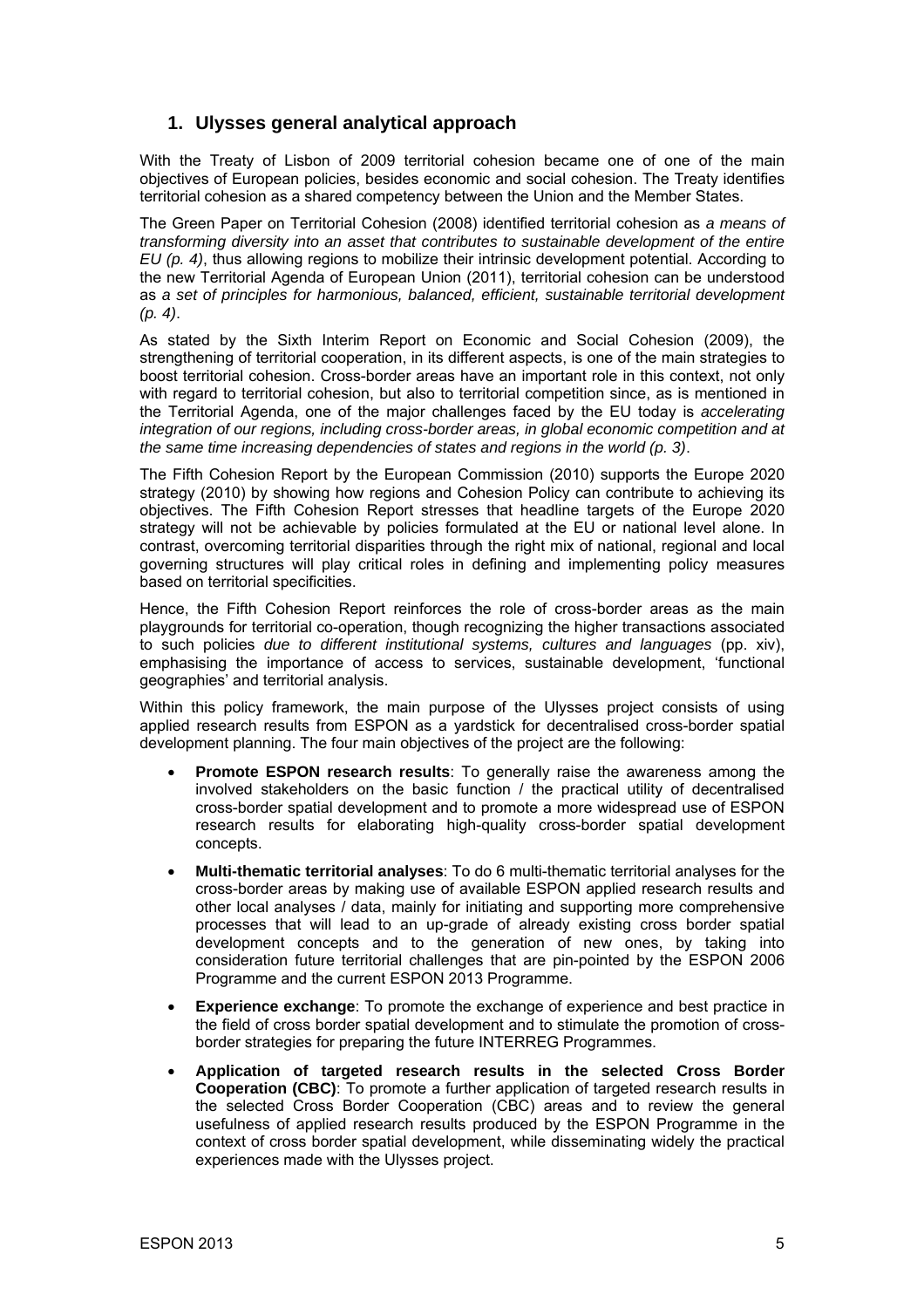<span id="page-5-0"></span>More specific objectives of Ulysses are:

- **Multi-scale and multi-thematic territorial analysis**. To establish a territorial socioeconomic profile (territorial dynamics) and to analyse the performances of each case study area considering the six targeted themes and different territorial scales. The objective is to identify the territorial drivers and dynamics.
- **Institutional performance analysis:** To identify key institutional drivers that could allow building better baseline strategies in order to address the main identified challenges.
- **Integrated analysis and scenarios:** To make an integrated analysis of the territorial performance and dynamics and the institutional performance, relating the quantitative analysis with the policy structures and actions aiming at identifying the current challenges that case study areas are facing. To examine how the cross-border areas overlap with already existing ESPON scenarios for a prospective identification of future challenges.
- **Policy recommendations** To formulate (i) strategic guidelines to cope with identified challenges within each cross-border area, (ii) some inputs for methodological guidelines for future cross-border analysis, and (iii) policy recommendations at a national and EU level for encouraging cross-border area territorial cooperation.



 *Figure 1: Ulysses project flow* 

**2. Methodology and hypothesis for further investigation**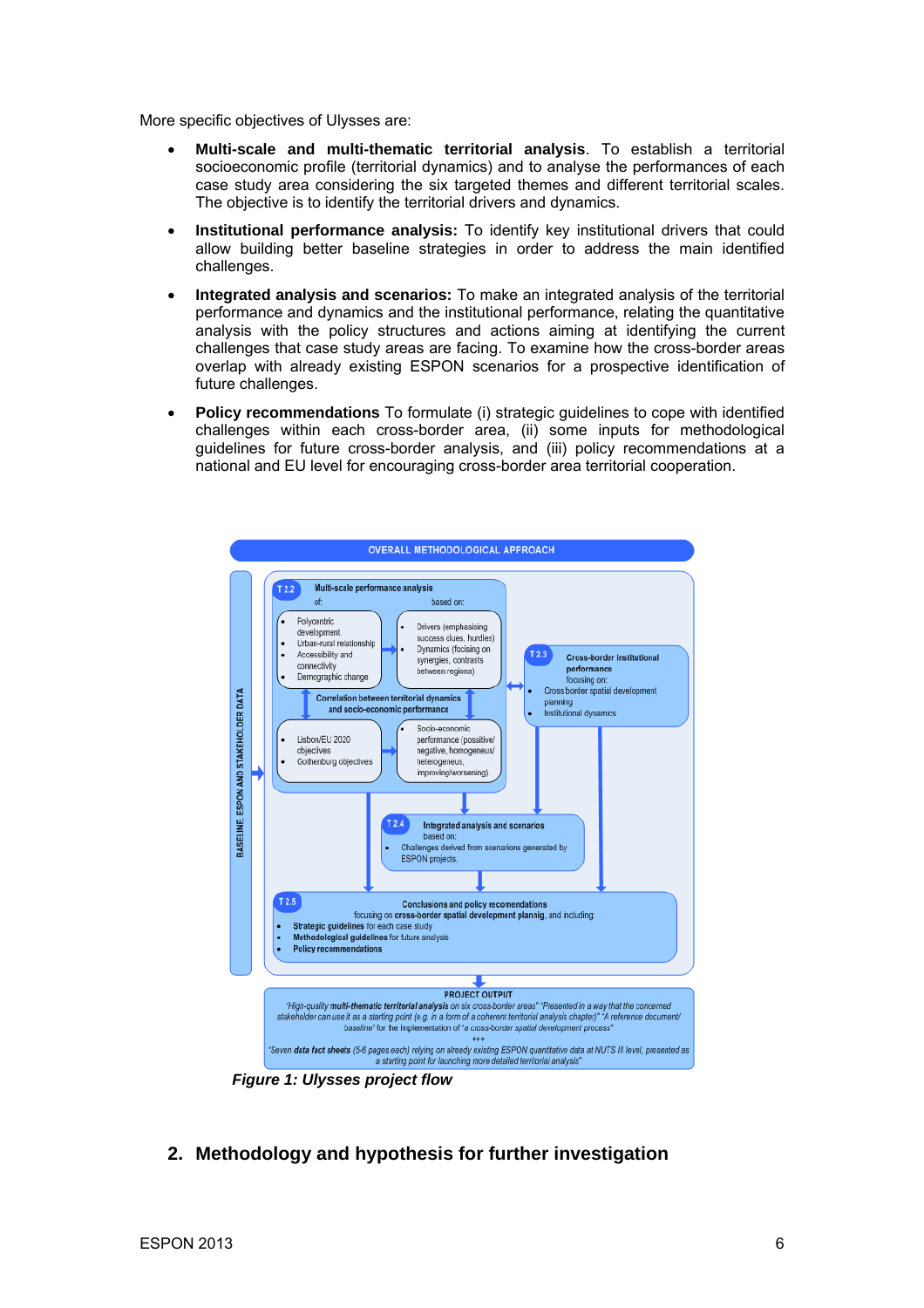<span id="page-6-0"></span>Ulysses is a case study (CS) -oriented project which intends to promote the use of ESPON applied results as a yardstick for decentralized cross-border spatial development planning. Ulysses uses applied research results produced under the ESPON 2006 and ESPON 2013 Programmes as well as of more area-specific data, information and research results already available for the relevant cross-border areas. The focus is clearly on producing analytical results rather than on realising a cross-border harmonisation of quantitative data. The project's final results will be presented in a way that the concerned stakeholders can use them as a starting point for launching comprehensive processes leading to an elaboration of new cross-border spatial development concepts.

This chapter has been structured according to the tasks and subtasks that constitute WP2. Figure 1 illustrates the way in which the different tasks to be undertaken in the Ulysses project are linked.

#### **Task 2.1 - Case study coordination**

#### **Context**

Ulysses is featured as a case study oriented project. This means that the whole research will be based on different case studies that will share to a certain extent the same methodology and concepts, but will eventually include **tailored analyses** on specific situations and challenges not necessarily shared by all CS. The involvement of Ulysses' stakeholders will be crucial for identifying these specific research areas, providing the data needed to produce the analysis and designing an adapted research agenda covering those specific topics.

#### **The case studies to be implemented are:**

- CS 1: The Upper Rhine cross-border area along the land borders between France, Germany and Switzerland.
- CS 2: The cross-border area along the entire Spanish-French land border (Pyrenees). CS 3: The cross-border area along the land border between Greece and Bulgaria.
- CS 4: A cross-border area covering parts of the Northern Finland-Russian land border (Karelia).
- CS 5: A cross-border area along the borders between Poland, Germany (land border) and Sweden (maritime border).
- CS 6: Extremadura/Alentejo (ES/PT).

The "**data fact sheet**" analysis will be focused on:

- EUREGIO (EUREGIO)
- Öresundskomiteen (The Öresund Committee)
- Duna-Körös-Maros-Tisza Euroregion (Danube-Kris-Mures-Tisa Euroregion)
- EuRegio Salzburg-Berchtesgadener Land-Traunstein (EuRegio Salzburg-Berchtesgadener Land-Traunstein)
- Regione Autonoma Friuli Venezia Giulia (Autonomous Region of Friuli Venezia Giulia)
- Nemuno euroregiono Marijampolės biuras (PI Nemunas Euroregion Marijampole Bureau)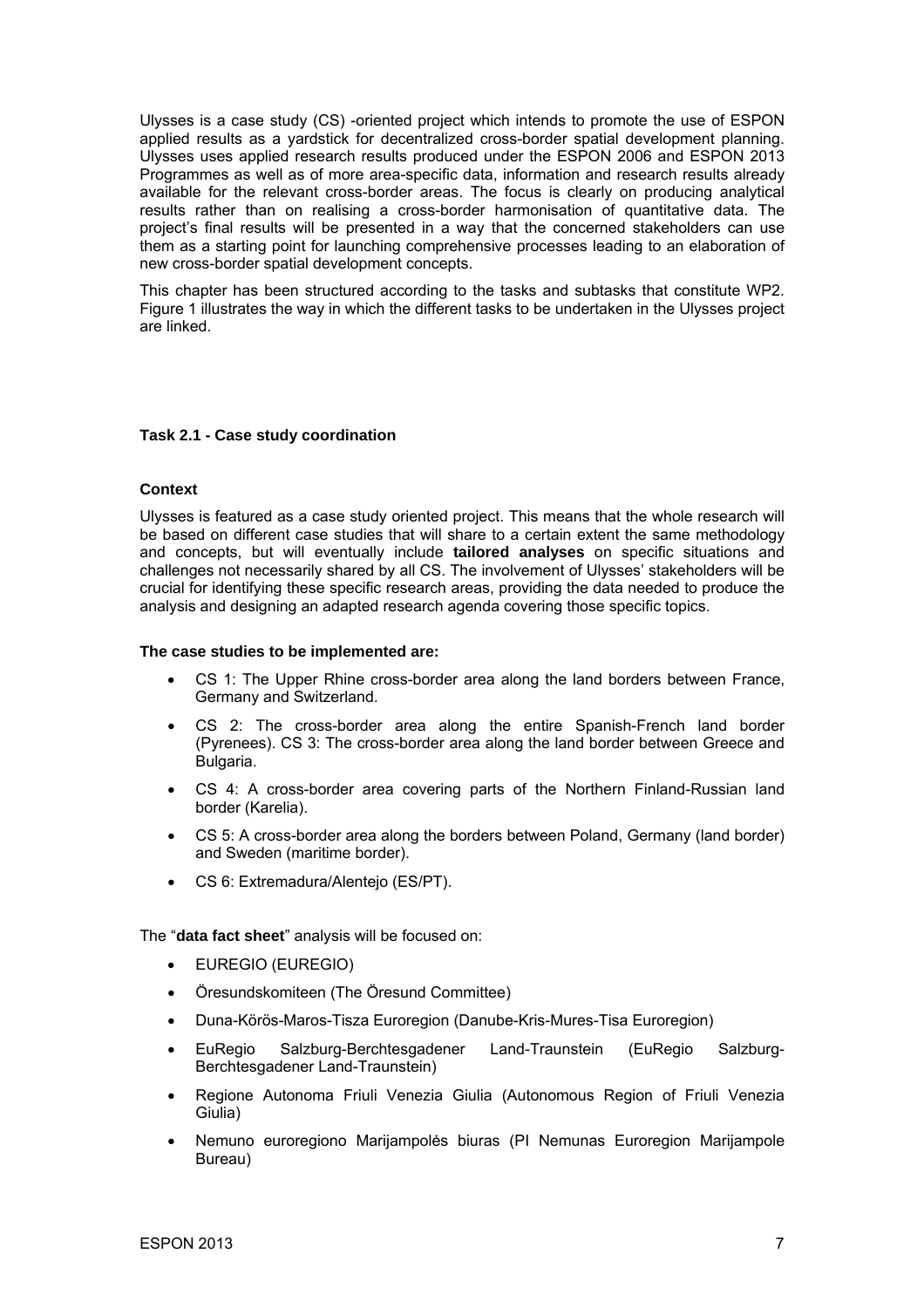<span id="page-7-0"></span>• Ems Dollart Region (Ems Dollart Region)

#### **Challenges**

- To coordinate and control the case studies and "data fact sheets" research and methodologies
- To agree on methodology and research concepts.
- To obtain the statistical information needed in due time.
- To do a continuous surveillance of the specific EU policies, programmes and initiatives relevant to this project.

#### **Methodology**

The CS coordinator is responsible for the development of a coherent implementation of the research methodology for each CS and data fact sheets analysis. Consequently, the CS coordinator will collect all the case study reports and will follow and monitor the development of the different analyses.

The CS coordinator will also offer support for data collection to the methodological leaders, and will facilitate the communication between the different CS leaders, the stakeholders and ESPON CU.

#### **Task 2.2 - Multi-scale performance analysis**

#### **Context**

The aim of this task is to establish a territorial socioeconomic profile (territorial dynamics) and to study the territorial performances of each CS region, regarding the six targeted themes and different territorial scales. The building of the territorial profile is primarily supported by a quantitative analysis which aims at identifying the relative position/behaviour of each crossborder area, in what concerns cross-border polycentric development, urban-rural relationship, accessibility & connectivity and demographic change. As far as possible, the evolution of the territorial profile of each cross-border area will be described in a clear and synthetic way, mainly by means of factor analysis, identifying the main drivers of the actual territorial socioeconomic situation. The territorial performance analysis is a quantitative analysis related to the Lisbon/EU 2020 and Gothenburg objectives, which may allow to identify causal relations between drivers and relative performances of each cross-border area.

#### **Challenges**

The main challenge of this task will be **to identify the nexus between territorial socioeconomic dynamics and the performance**. However, the analysis must be complemented by a more **qualitative analysis**, since both territorial dynamics and territorial performance are relevant per se. Unique and clear-cut causal relations between them may not emerge, while relevant drivers for the territorial dynamics may have no significance to the territorial performance. The objectives are:

• To identify what are the territorial drivers and dynamics. These drives will help us to emphasise what are the positive and negative factors influencing the territorial dynamics. The territorial dynamics analysis will be also focused on the existence of synergies inside each cross-border area, highlighting the positive combination of circumstances involved.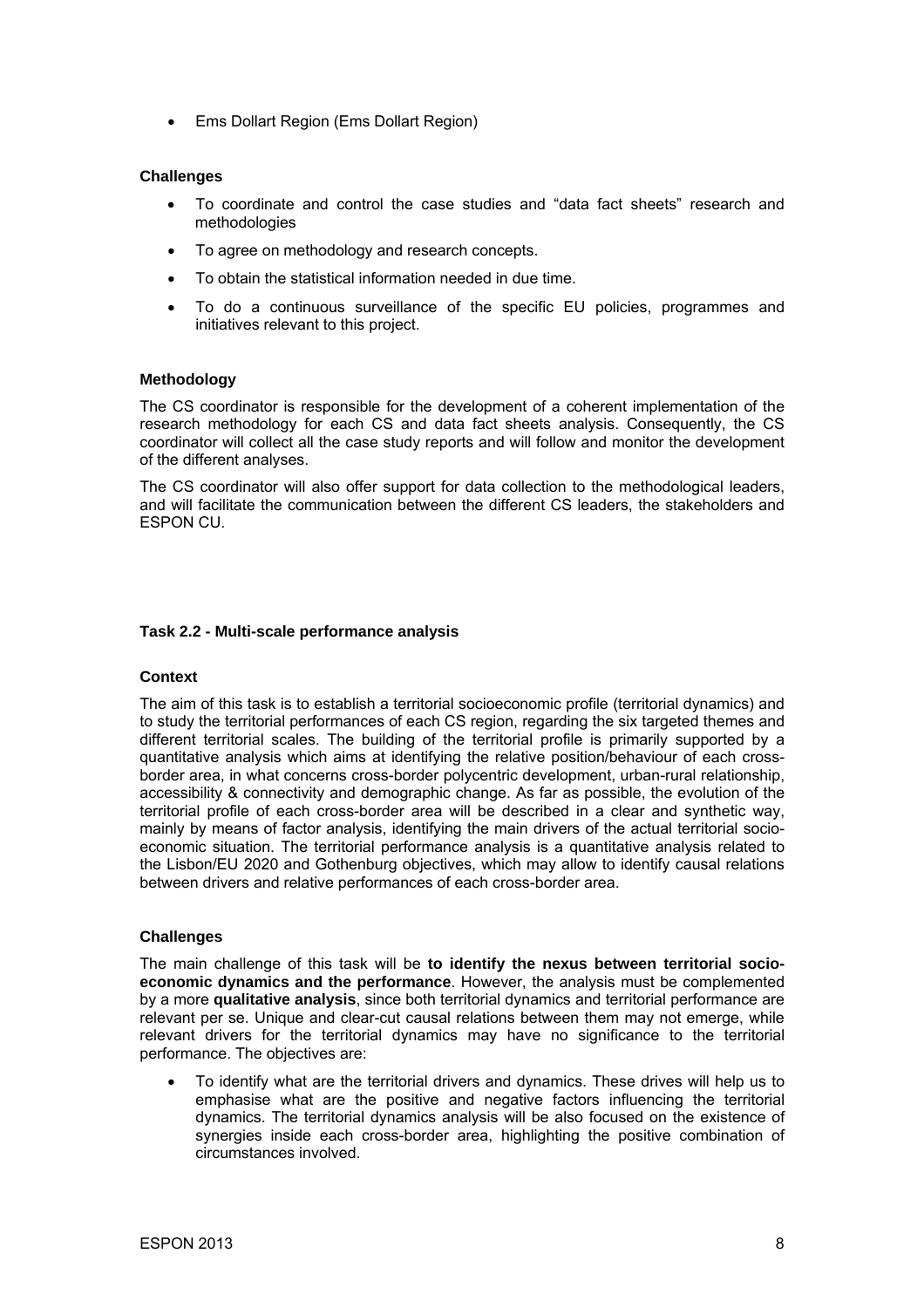• To identify the correlation between these dynamics and the territorial performance, based on Lisbon/EU 2020 and Gothenburg objective indicators, allowing selecting the most relevant among the drivers previously identified.

#### **Methodology**

As it has been said before, the **territorial profile** aims to describe the evolution of the territorial situation of each cross-border area in a clear and synthetic way, while the **territorial performance** analysis is a quantitative analysis related to the Lisbon/EU 2020 and Gothenburg objectives.

For analysing both dimensions, different indicators of each of the cross-border area will be compared **on different scales**: (1) between different NUTS III (and in some cases NUTS II or IV) of the cross-border area as well as confining ones; (2) between the cross-border area and the countries to which they belong to; (3) between different NUTS III (and in some cases NUTS II or IV) of the cross-border area and the cross-border area regions belonging to a different country within the same cross-border area, and; (4) between different NUTS III (and in some cases NUTS II or IV) of the cross-border area and a reference index that might be established by the EU27 average, the leading region in the EU27, the individual countries of which the cross-border area are part or any other reference that might be useful to understanding the regions performance for a specific indicator (for example, regarding fertility rates, it might be useful to evaluate regions according to the renewal of their population: a fertility rate of 2,1). This procedure will contribute in understanding the effect of the border on the regions' behaviour. For example, a comparison of one side of the border of a cross-border area to the national average as well as the other side of the border might help understanding whether a region's performance is more influenced by its border position or by the realities of countries it belongs to.



*Figure 2. Research approach for Task 2.2* 

The **different themes** will also be subjected to different statistical analysis in order to identify causal relations between the relative performances of each cross-border area and the territorial profile, as well as the main drivers behind the different performances (namely by means of a factor analysis). The main outputs produced by this task will be:

- A territorial profile of each cross-border area, based on the different themes under analysis;
- An evaluation of the territorial performance based on Lisbon/EU 2020 and Gothenburg objective indicators;
- Analysis of the relations between the territorial performance and the territorial profile;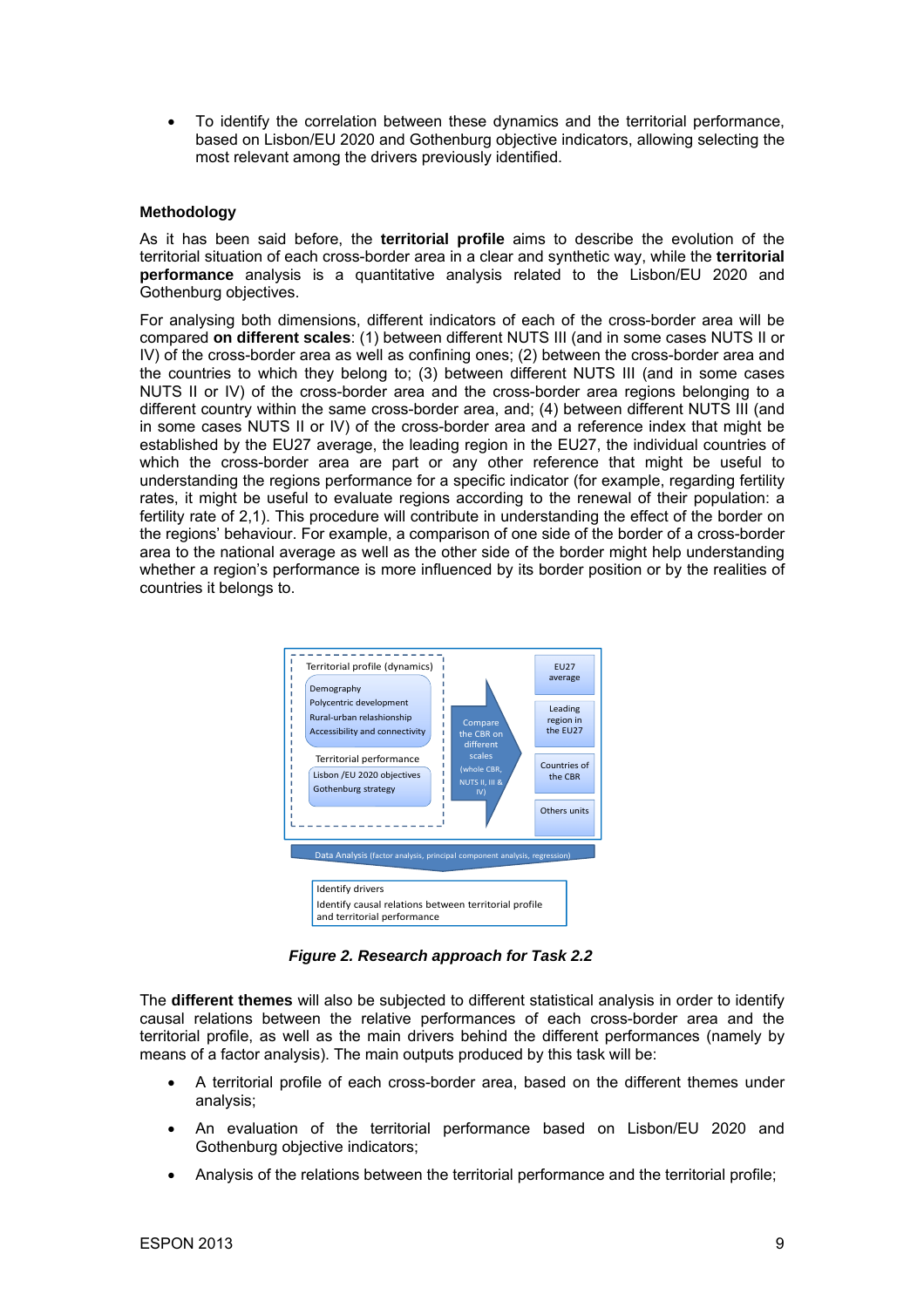- Analysis of the most relevant drivers that influence the regions behaviour regarding the different themes;
- Use the analysis as a basis for developing policy quidelines.

The main challenge for this analysis will be data quality and availability:

- Some years or regions are not covered by ESPON 2007 and 2013 databases;
- Some indicators are not available at the desired spatial and/or temporal scales;
- Many complex indicators that were produces for specific ESPON projects have not been updated;
- Some areas under analysis are not covered neither by previous ESPON projects, nor by EUROSTAT basic data collections (especially in the cases of regions falling within Russia, Byelorussia and Serbia)

In order to overcome these potential drawbacks, some contingency methods have been set up:

- Request the stakeholders for the missing data;
- Use interpolation or extrapolation techniques to complete missing data;
- Use different (but similar) indicators for different regions;
- Adapt the interpretation of the results (interpret results as an indication and not a scientifically sound analysis);
- Estimate missing data by means of a function that correlates a missing variable with other variables in a large number of similar regions;
- Eliminate indicators from the analysis whenever none of the former alternatives is feasible.

As has been pointed out in the project's proposal, the **multi-thematic and multi-scale analysis** will be done for all the different case-studies. Although the task leader is responsible for defining the methodology and treating some of the data centrally, the partners will be undertaking their own analysis in the case study for which they are responsible. Therefore, a thorough coordination between the task leader and the other partners is crucial for this Task. This coordination will be done as follows:



*Figure 3. Workflow in Task 2.2*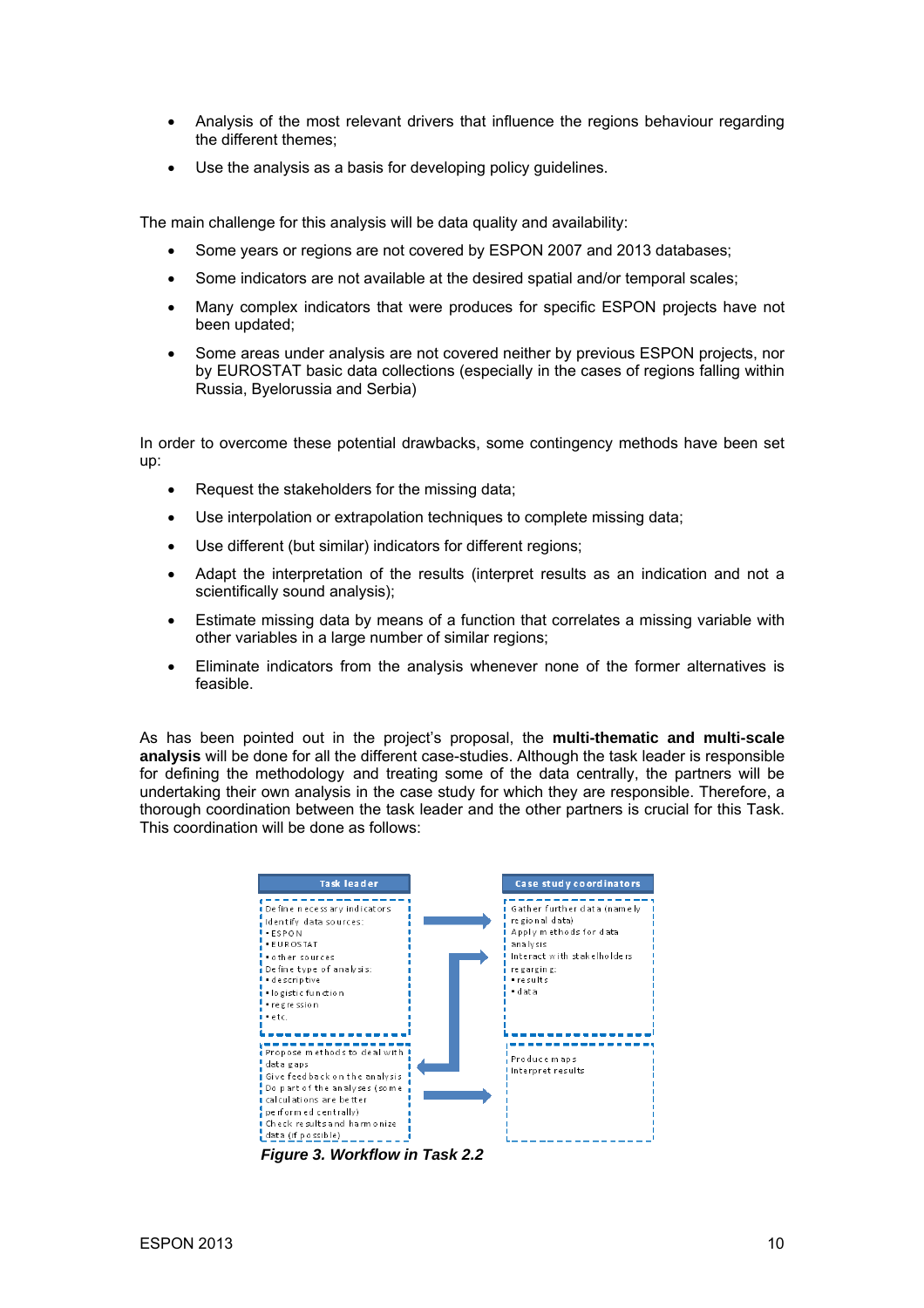In this workflow, and despite the methodological guidelines that are established, the case study coordinators have a certain degree of autonomy for adding further data and indicators to the analysis. Namely, a closer contact with the CBR in general, and the stakeholders in particular, can allow the identification of new data sources as well as indicators with regional relevance that might not be available on a broader scale. The case study coordinators will also be responsible for establishing a bridge with the stakeholders, so that their feedback on the direction of the project is taken into account.

The analysis will be divided into 4 basic phases, which are themselves split into different steps, in order to give it the necessary flexibility.

The **first phase**, which has already been achieved, deals with identifying data sources and defining general procedures and methodologies. This process has been developed by the Lead Partner (LP) and the University of Aveiro (P5).

The **second phase** is dedicated to the analysis of the different themes: polycentric development, urban-rural relationship, accessibility and connectivity, demography and Gothenburg and Lisbon/Europe 2020 Strategy. This phase will also include qualitative analysis of those relevant problems that can not be addressed otherwise (e.g. cultural aspects of urban-rural relationship), as well as those issues lacking of the quantitative data required for consistent statistical analysis.

The **third phase** is devoted to an in-depth statistical analysis. This phase will be used to identify the main drivers as well as the causal relation of the territorial profile and performance. This phase will be developed simultaneously with the individual analysis of the different themes, but the main effort will be done towards the end of this Task, when the information for the different subthemes has been treated and (to some extend) harmonized.

The **fourth phase** will be used to analyse results and present the conclusions. In the final part of this phase the conclusions will be organized and treated for the Interim Report, and therefore it will coincide chronologically with the Interim Report.

All these phases will be adapted to the existing conditions observed within each cross-border area and will by no means produce a comparative analysis of the involved case studies. Each cross-border area will be analysed separately, sharing a common methodological approach but adapting the analysis to the particular problems found within each region. Specific research agendas will be discussed between each case study coordinator and the respective stakeholders and submitted to the LP for validation.

The **data fact sheets** will be *entirely* compiled through the first and second phases of this Task, relying on existing quantitative information at NUTS III level gathered from the ESPON 2006 and 2013 Databases. The third and fourth phases refer exclusively to the six multithematic territorial analyses (i.e case studies). Data fact sheet will not be included in any other research task within this project.

#### *Phase 1: Identify data sources/define procedures*

**Objective:** The objective of this phase is twofold. On one hand, it establishes a methodological guideline to be followed in the multiscale analysis and to define the coordination of the workflow between the different partners. On the other hand, it includes a first evaluation of the available indicators in the ESPON or EUROSTAT databases or other sources as well as significant data gaps.

**Outputs:** Procedures to guide the analysis. Provide a first list of the available indicators.

#### *Phase 2: Analysis of the different themes*

For analysing the different themes, a uniform approach is established:

A. Identify the available (and desirable) data to be collected from ESPON, EUROSTAT, stakeholders, etc.

B. Search for further data (contact stakeholders, other regional or national sources): All Partners. In the data collection, it is important to keep in mind that in order to be able to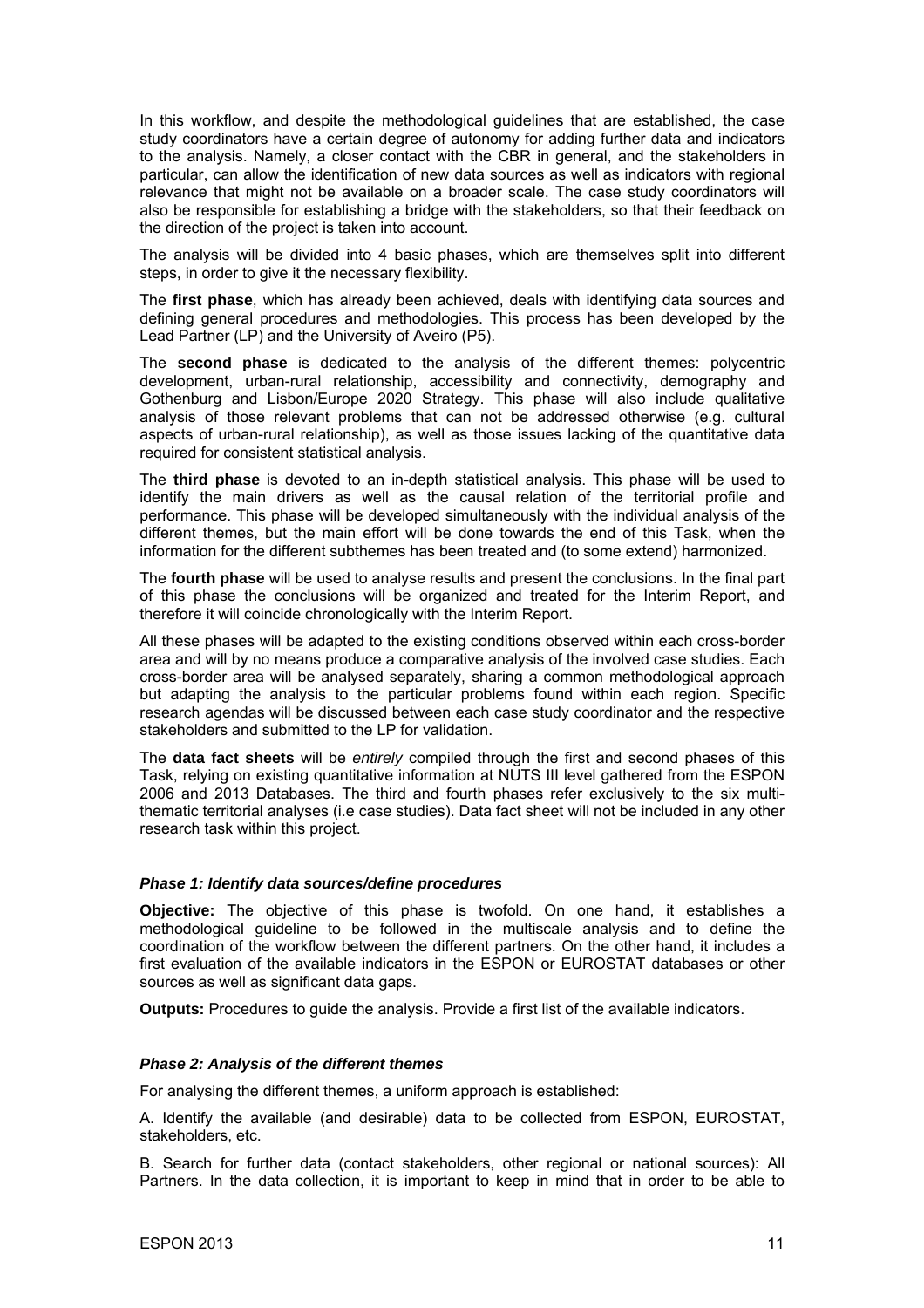produce the analysis at different scales, the indicators have themselves to be made available at different levels: EU, NUTS 0, I, II, III. LAU 1 & 2.

C. Define methods for the analysis:

C.1. Develop contingency methods for data gaps

C.1.1. estimate missing data (intrapolation, extrapolation, etc.)

C.1.2. substitute indicator by similar ones

C.1.3. eliminate indicators

C.2. Establish a procedure in the use of the indicators

C.2.1. Define the references for the regional comparison (namely the different scales at which the comparison shall be done)

- C.2.2. Define ways to present results (maps, tables)
- D. Do the analysis:
	- D.1. Treat the data (produce excel files with a uniform format)

D.2. Apply formulas

D.3. Use outputs to produce tables and maps according to a uniform procedure

D.4. Produce an in-depth analysis of those issues jointly identified between the case study coordinators and the respective stakeholders.

E. Complete the analysis with a review of qualitative materials coming from various data sources:

- Previous ESPON reports;
- National and regional reports;
- Sectoral reports provided by the stakeholders.

#### *Phase 3: In-depth statistical analysis*

**Objective:** Identify main drivers and causal relations between the territorial profile and territorial performance.

**Methods:** Factor analysis, principal components analysis, regressions, etc.

**Inputs:** Analysis made for the different subthemes.

**Outputs:** Conclusions regarding the performance of the different regions and the main drivers that explain their behaviour and that can be used to develop policy recommendations.

#### **Steps:**

- 1. Define the methods to use for the analysis and communicate it to all partners (P5)
	- a. Identify most important indicators
	- b. Define techniques (regressions, cluster analysis, factor analysis)
- 2. Prepare the data (P5)
- 3. Apply methods to the data (some are applied by all partners, some only by the P5)

#### *Phase 4: Reach conclusions*

**Objective:** Analyse the results and write down the main conclusions for the Interim Report.

**Inputs:** Analysis made for the different subthemes and in-depth analysis.

#### **Steps:**

1. Present results and conclusions from the analysis (all partners)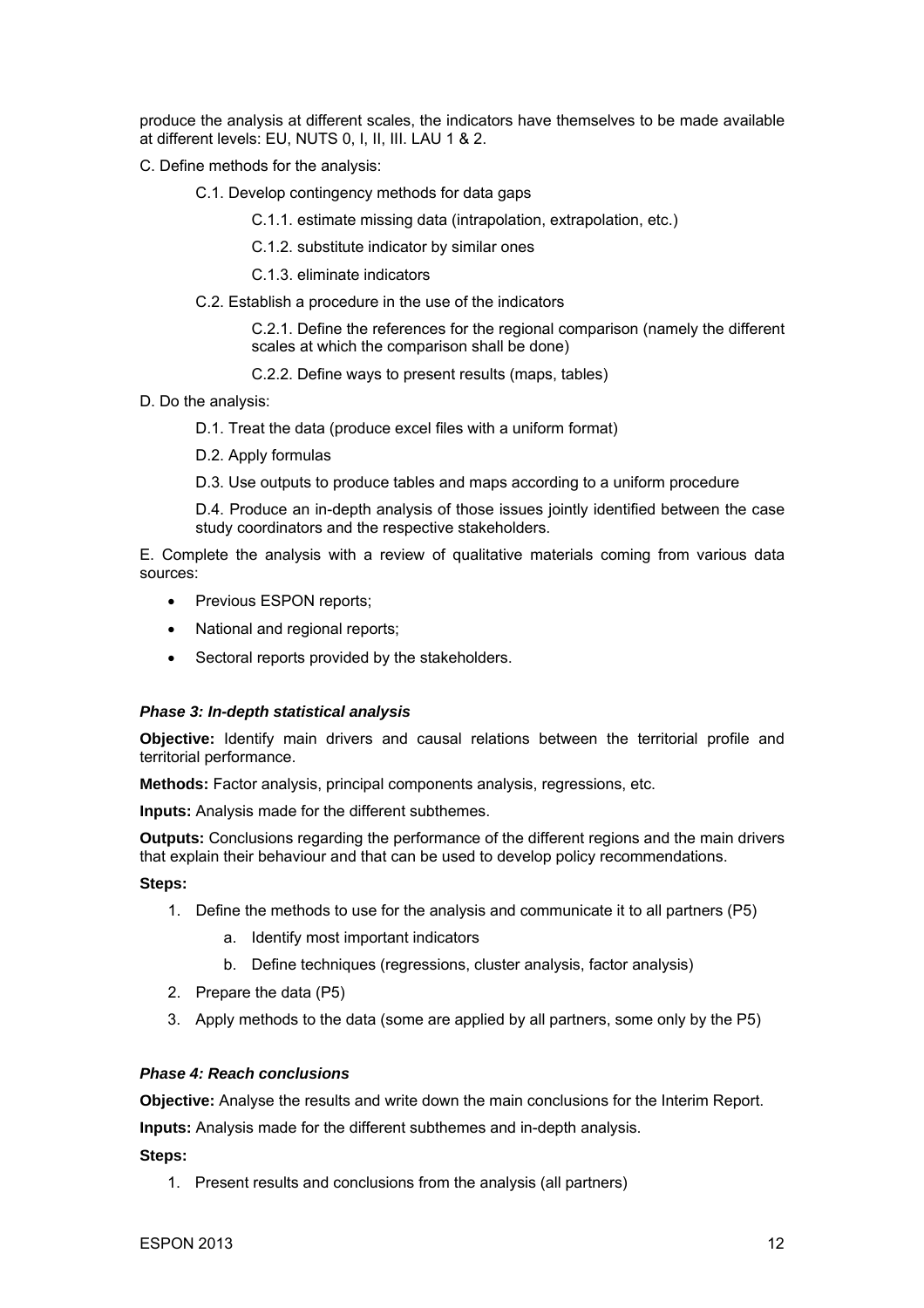2. Treat the conclusions for the inception report (all partners)

<span id="page-12-0"></span>The following time-schedule is proposed for accomplishing Task 2.2's objectives:

|                                                 |              | 2011 |  |         |  |  |          |  |  |  |       |  |       |  |     |  |      |  |      |  |        |  |
|-------------------------------------------------|--------------|------|--|---------|--|--|----------|--|--|--|-------|--|-------|--|-----|--|------|--|------|--|--------|--|
| Task                                            | Partners     |      |  | January |  |  | February |  |  |  | March |  | April |  | May |  | June |  | July |  | August |  |
| 1. Identify data sources/define procedures      |              |      |  |         |  |  |          |  |  |  |       |  |       |  |     |  |      |  |      |  |        |  |
| A. Identify ESPON indicators                    | <b>P5.LP</b> |      |  |         |  |  |          |  |  |  |       |  |       |  |     |  |      |  |      |  |        |  |
| B. Identify other data sources                  | <b>P5.LP</b> |      |  |         |  |  |          |  |  |  |       |  |       |  |     |  |      |  |      |  |        |  |
| 2. Data analysis                                |              |      |  |         |  |  |          |  |  |  |       |  |       |  |     |  |      |  |      |  |        |  |
| 2.1. Demographic change                         | All partners |      |  |         |  |  |          |  |  |  |       |  |       |  |     |  |      |  |      |  |        |  |
| 2.2. Polycentric development                    | All partners |      |  |         |  |  |          |  |  |  |       |  |       |  |     |  |      |  |      |  |        |  |
| 2.3. Urban-rural relationship                   | All partners |      |  |         |  |  |          |  |  |  |       |  |       |  |     |  |      |  |      |  |        |  |
| 2.4. Accessibility and connectivity             | All partners |      |  |         |  |  |          |  |  |  |       |  |       |  |     |  |      |  |      |  |        |  |
| 2.5.Gothenburg & Lisbon/Europe2020              | All partners |      |  |         |  |  |          |  |  |  |       |  |       |  |     |  |      |  |      |  |        |  |
| 3. In-depth statistical analysis                |              |      |  |         |  |  |          |  |  |  |       |  |       |  |     |  |      |  |      |  |        |  |
| A. Define methods (regression, factor analysis) | <b>P5.LP</b> |      |  |         |  |  |          |  |  |  |       |  |       |  |     |  |      |  |      |  |        |  |
| B. Apply analysis                               | All partners |      |  |         |  |  |          |  |  |  |       |  |       |  |     |  |      |  |      |  |        |  |
| 4. Reach conclusions                            |              |      |  |         |  |  |          |  |  |  |       |  |       |  |     |  |      |  |      |  |        |  |
| A. Analyse results                              | All partners |      |  |         |  |  |          |  |  |  |       |  |       |  |     |  |      |  |      |  |        |  |
| C. Present conclusions                          | All partners |      |  |         |  |  |          |  |  |  |       |  |       |  |     |  |      |  |      |  |        |  |

#### **Task 2.3 - Institutional performance analysis**

#### **Context**

The Ulysses project is expected to deliver a 'reference baseline' to sustain, in each of the involved cross-border areas, the launching of  $-$  technically and operationally  $-$  more comprehensive cross-border spatial development planning processes. For this purpose, additionally to the socio-economic analysis, the aspects concerning the institutional performance are of crucial importance.

#### **Challenges**

The main challenges to be handled within the territorial governance analysis are the following:

- To capture and visualise the key features of the governance settings of each of the six case study regions in the form of *institutional mappings.*
- These mappings will focus on *spatial planning* and *transport policies* as well as on *cross-border institutions*
- Comparing the different settings will serve as a basis for the integrated analysis and the analysis of ESPON scenarios.

#### **Methodology**

The methodology for this task has been divided in the following phases:

#### *Phase 1: Desktop research / drafting on institutional mappings*

In a first phase, the existing information on the institutional setting is brought together, referring to both ESPON results and existing specific regional information. These insights will be further developed with existing region specific information from official and 'grey' literature and consider as well internet based information. The information gathered will be summarized and visualised in form of *institutional mappings,* aiming to analyse, visualise and localise the institutional settings. In the creation of these mappings special attention will be given to the *institutional levels* involved and the *territorialised perimeters* of the institutions. The mappings will moreover register the types of actors and of different forms of cooperation. Finally, in cooperation with the task 2.4, the relation between institutional and socio-economic performance will be explored.

#### *Phase 2: Interactive part*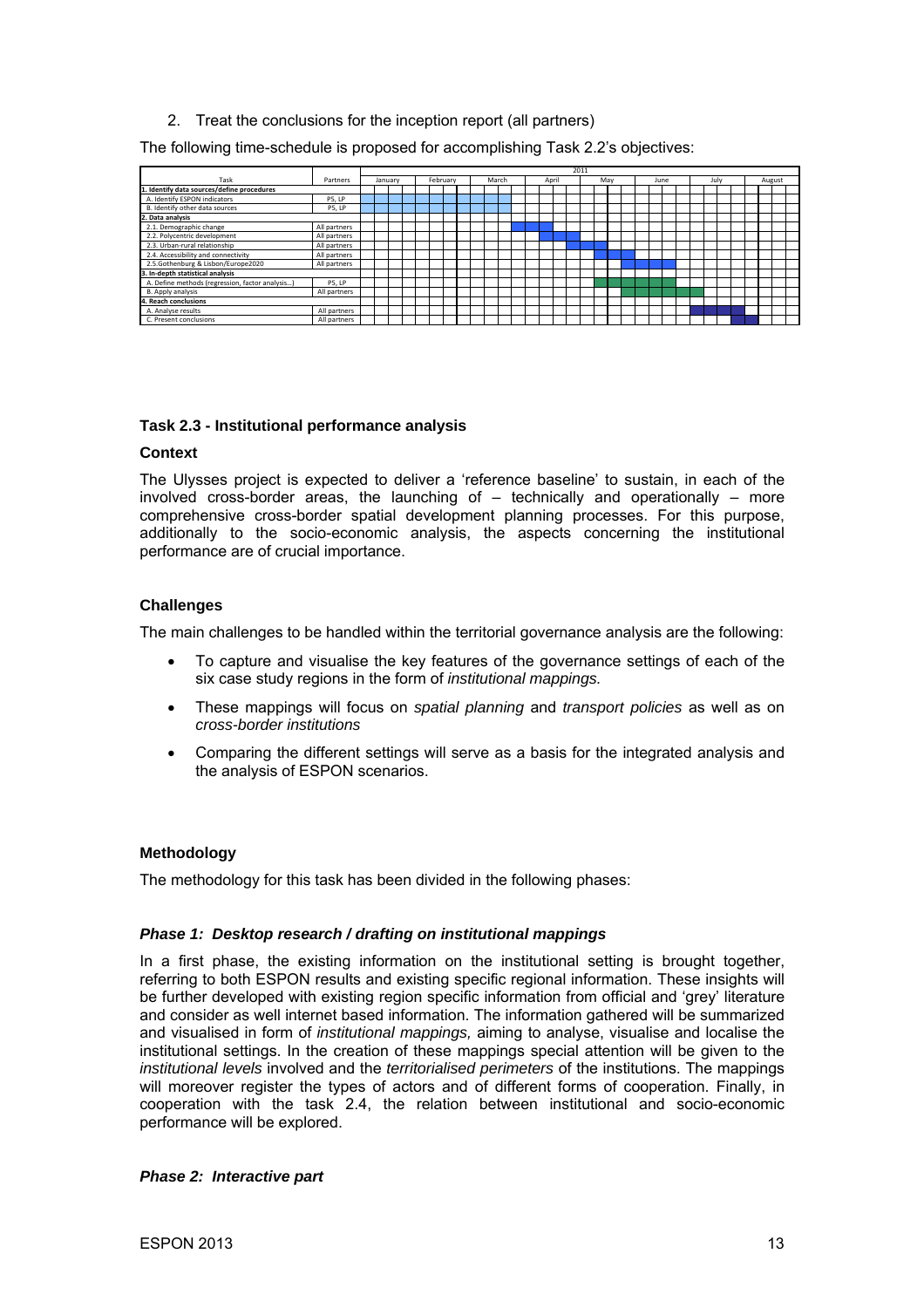<span id="page-13-0"></span>The institutional mappings, resulting from desktop research, have to be verified and completed through an interactive phase. Complementary information has to be obtained, in particular from local/regional experts and to regional authorities. For efficiency reasons, this consultation process should take the form of a short survey.

#### *Phase 3: Finalisation*

The final phase of this task will bring together all the collected information in order to finalising the institutional mappings, in the form of cartography and other relevant media of comparative analysis presentation. In parallel, the results obtained will be of particular interest to the accomplishment of Tasks 2.4 and 2.5.

#### **Task 2.4 - Integrated analysis and scenarios**

#### **Context**

Institutional arrangements and governance processes are influent factors in the territorial performance, and in that aspect cross-border areas are no exception. There may be various relations between relevant actors based on the different levels of cooperation and competition analysed by Task 2.3 which influence all the themes addressed in the Task 2.2. These links might also influence and be influenced by future territorial scenarios across Europe.

#### **Challenges**

The integrated analysis will build on the findings from the multi-thematic, multi-scale analysis (Task 2.2) and the institutional performance analysis (Task 2.3). The challenges of this task are:

- To identify how the performance of cross-border areas is conditioned by institutional structures and governance processes and whether there is a potential for improving that performance via policy actions. In particular, attention will be given to the questions whether and how the stakeholders can influence the territorial performance through specific agendas for enhanced cross-border territorial cooperation.
- To investigate how Ulysses Cross Border Areas are positioned in relation to the qualitative scenarios produced by previous ESPON projects.

#### **Methodology**

The methodology designed for this task comprises the following phases:

#### *Phase 1: Integrated analysis*

The methodology for the integrated analysis is based on qualitative research techniques, arranged in a two-step procedure:

The **first step** deals with the classification of particular thematic issues based on the following straightforward qualitative methodology:

- Coding of the institutional mappings produced by Task 2.3 through interpretive techniques.
- Transformation of these codes into no more than 7 classes, if appropriate.
- Visualisation of results.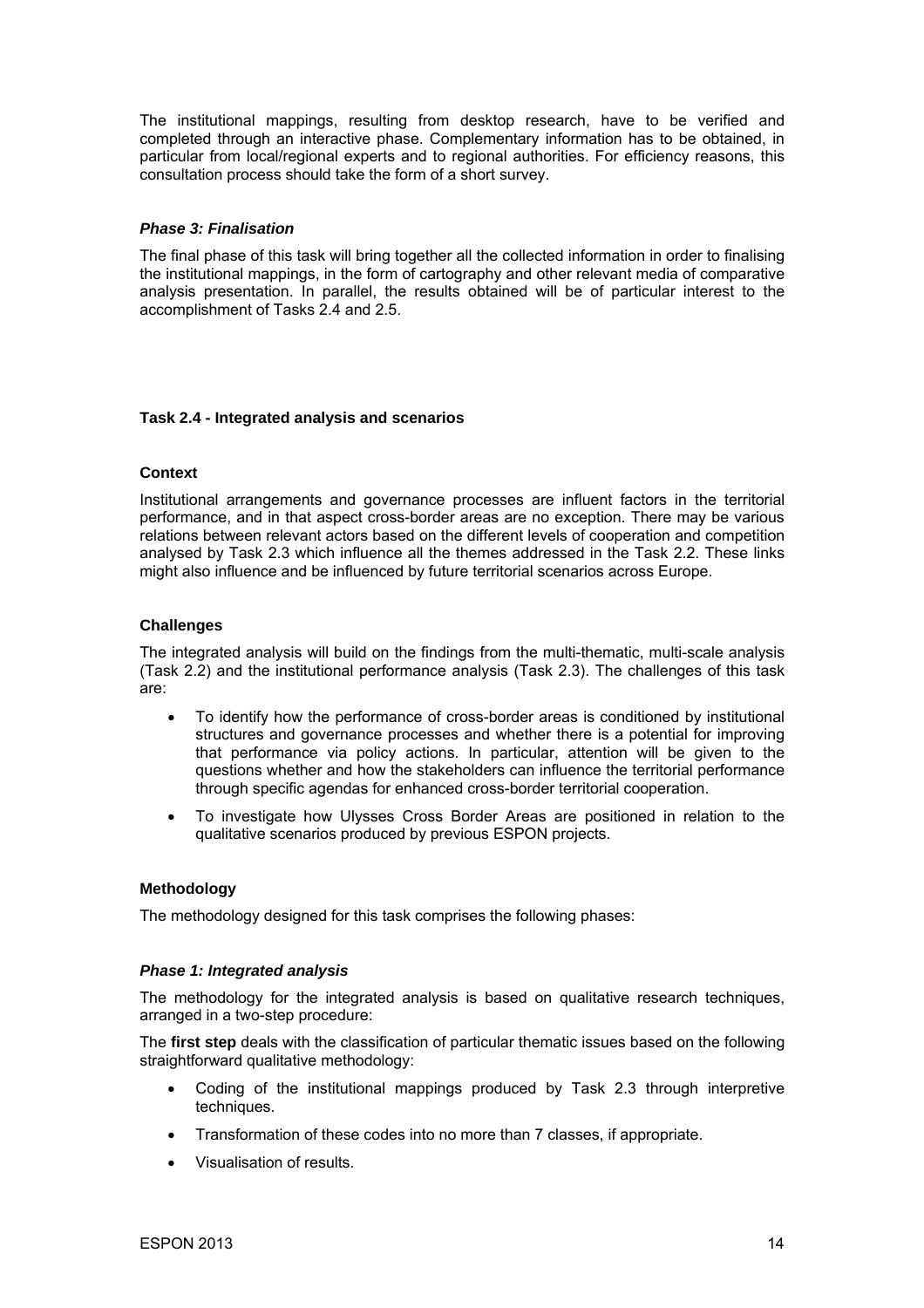<span id="page-14-0"></span>This procedure will be performed at a NUTS III (II) level for all the concerned cross-border areas. The results will illustrate whether there are differences between NUTS III (II) of the different cross-border area and implicitly show whether there is a border effect, resulting from the condition of 'natural' barrier that the border constitutes.

The **second step** aims at linking the themes examined by Task 2.2 and the institutional mappings produced by Task 2.3. This will be preferably handled by means of analysis of variance:

- A factor analysis will be used to identify the most important institutional factors explaining the variance of the performance indicators related to Lisbon and Gothenburg strategies across all the Cross Border Areas;
- A cluster analysis will allow identifying groups of similar regions, handling in isolation, as above, the institutional indicators classified by the previous task.

The final design of this research step will largely depend on the specific results obtained from tasks 2.2 and 2.3. In any case, it will include a deep qualitative analysis on the impacts of the policies most directly related to the challenges detected by Task 2.2.

#### *Phase 2: Scenarios*

Ulysses will analyse the Cross Border Areas in the light of some qualitative scenarios developed by previous ESPON project 3.2 - Spatial Scenarios and Orientations in relation to the ESDP and Cohesion Policy. These scenarios will be overlapped with the analytical results produced within Ulysses using the following methodology:

- 1. A simple baseline scenario for the year 2030 will be defined for each Cross Border Area, based on the projection of the actual trends upon all the themes concerned and on the identified relations in the context of the integrated analysis.
- 2. This baseline scenario will be compared to a selection of some relevant scenarios produced under ESPON project 3.2 - Spatial Scenarios and Orientations in relation to the ESDP and Cohesion Policy, namely:
	- a. The integrated baseline scenario.
	- b. The cohesion-oriented scenario.
	- c. The competitiveness-oriented scenario.
- 3. The results of the comparison will be discussed in terms of the coherence of the baseline scenario designed by ESPON 3.2 and the ones produced by Ulysses for each cross-border area. The possible impacts of the cohesion-oriented and competitiveness-oriented scenarios on the cross-border areas will also be discussed. A set of maps to facilitate the visualisation of the main findings will be produced as well.

The most important regional challenges detected in both phases calling for a cross-border joint action will be an output for Task 2.5.

#### **Task 2.5 - Conclusions and policy recommendations**

#### **Context**

Being ESPON a 'policy-oriented' research program, the conclusions and policy recommendations are an essential part of every ESPON report. In this regard, Ulysses aims at (i) interrelating the results produced from previous tasks, (ii) summarizing the key points as basic conclusions, and (iii) formulating relevant policy recommendations for each crossborder area at different levels.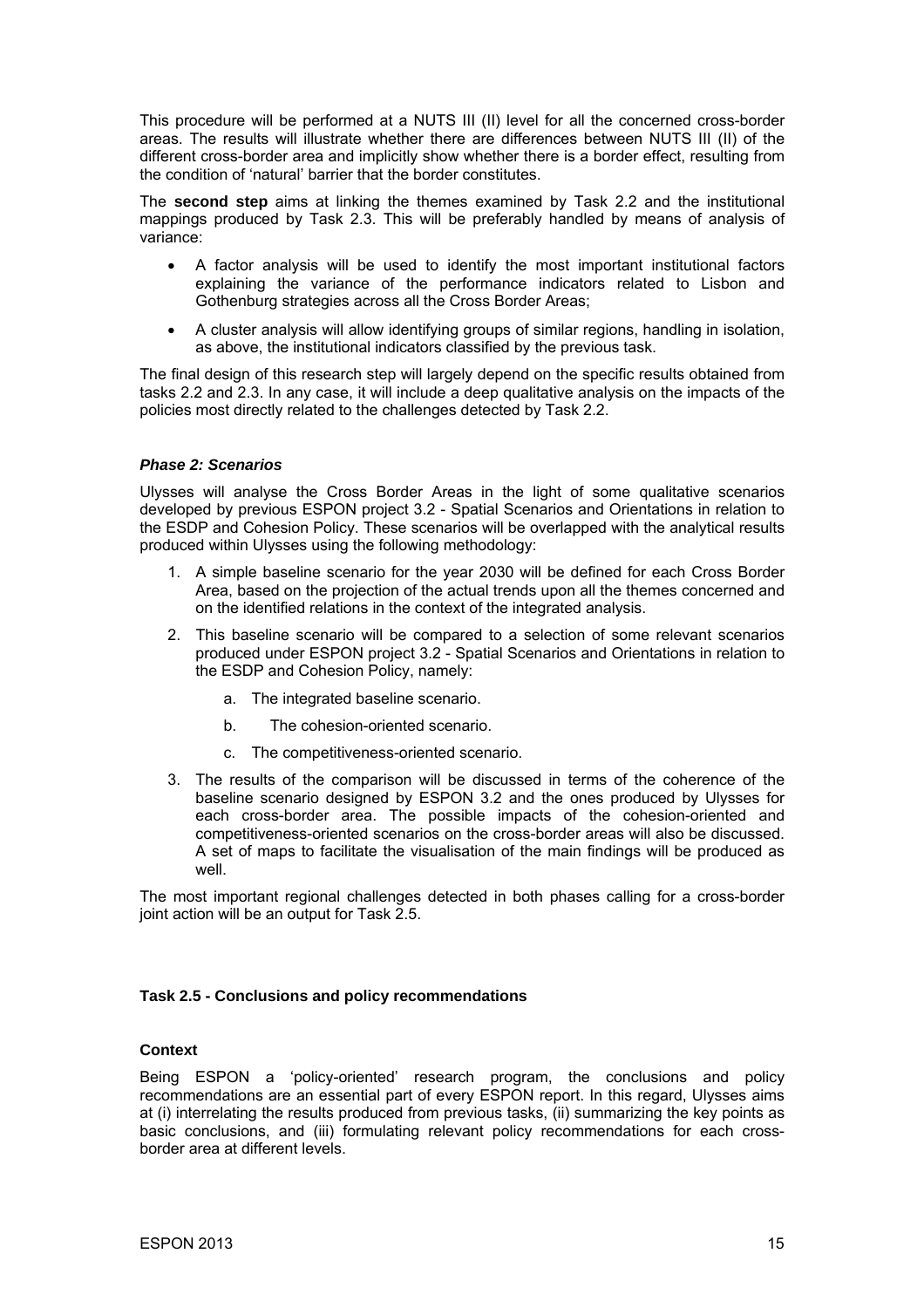<span id="page-15-0"></span>Policy recommendations should be legible, applicable and usable by policy makers, to be delivered at regional, cross-border area, national and EU scales. Additionally, policy recommendations will take the form of strategic and methodological guidelines for future implementations.

#### **Challenges**

This Task is expected to provide strategic guidelines for each cross-border area that will be articulated as:

- Main findings of the integrated and scenario analysis (Task 2.4), to highlight the most relevant challenges and development opportunities having cross-border relevance, pin-pointing those thematic areas requiring cross-border joint actions.
- Legible, applicable and usable policy recommendations presented at various scales (region, cross-border area, national and EU levels).

#### **Methodology**

The methodology for the implementation of this Task is presented in the following sequence of activities:

**Step 1**: Link and summarize the conclusions drawn during previous tasks, particularly by the integrated and scenario analysis, as the major input for the following research steps.

**Step 2**: Based on the project development experience, methodological guidelines for future analysis will be produced, allowing for potential transferability of the methodology and research approaches of Ulysses at other CBA. These guidelines will be devoted to illustrate what types of problems and obstacles have emerged along the way during the implementation of the project, and what research questions should be given particular attention in following studies.

**Step 3**: Produce methodological guidelines for future analysis, allowing for potential transferability of the results. These guidelines will be devoted to illustrate what types of problems and obstacles have emerged along the way during the implementation of the project, and what research questions should be given particular attention in following studies.

**Step 4**: Formulate policy recommendations at national and EU (ESPON area) levels. This topic will address questions such as how the ESPON programme or DG-REGIO policies might contribute fostering territorial co-operation within cross-border areas in future programming periods, within the present policy framework of the EU.

#### **3. Analysis of the relevant information and data availability**

#### **3.1 Data management**

Data management will be dealt with in Ulysses adhering to the following principles:

- The main data sources will be ESPON 2006 and 2013 databases, together with conventional accessible statistical repositories like EUROSTAT and national statistical institutes.
- Whenever those databases are insufficient or outdated, stakeholders will be requested to provide alternative data.
- Data will be analysed for two extreme years (1995 circa and as close to 2010 as possible and one intermediate year (2000); these intervals will be tentatively the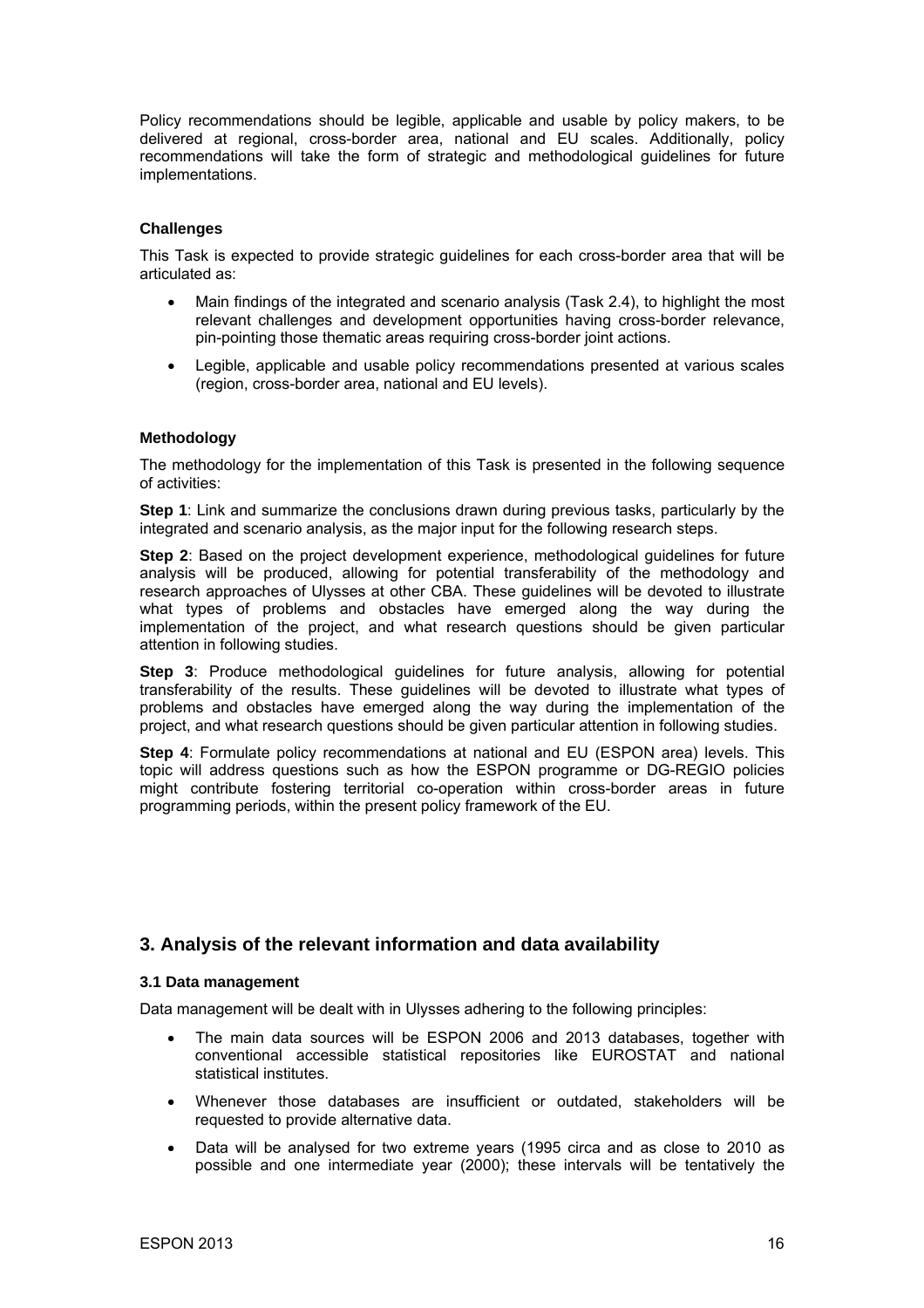<span id="page-16-0"></span>same for all cases. When data is not available for the selected years, interpolation or extrapolation techniques will be used.

• Specific contingency plans including the use of comparable indicators or the use of qualitative information will be designed for persistent data gaps.

#### **3.1.1. Type of indicators**

Four main levels of indicators will be considered:

**Level 1 - descriptive indicators:** The descriptive indicators are divided into three main groups:

**1a-** External data to be pre-processed: Data directly taken from ESPON or other databases, but that cannot be used directly because of its strong dependency on the size of the unit of analysis (e.g.: population, GDP, length of roads, etc.). Such data must be transformed in order to eliminate the dependency referred to above (e.g.: population density, GDP per capita, length of roads by km2, etc.).

**1b**- External directly usable data:

- Data from ESPON or other databases that is independent on the size of the unit of analysis (e.g.: the percentage of the population with more than 60 years, number of patents per million inhabitants or the above mentioned indicators – population density, etc.);
- Data reflecting the change between the two extreme years mentioned above (e.g.: population growth, GDP per capita growth, etc.);
- Besides the indicators that are directly drawn from the ESPON databases, more complex indicators can also be produced by applying statistical methods to the data.

**1c**- Internally produced multi-scale analysis indicators: Indicators which, rather than showing absolute values, show values relative to standards (e.g.: population density of region  $X / Y$ population density of the reference area). The unit that works as a standard can be the entire cross-border area, the overall country, the EU, the leading region in the country or the leading region in the EU.

Level 1 indicators will be the only ones considered for the **data fact sheets**.

#### **Level 2 - synthetic and final indicators:**

**1a-** Indexes combining several indicators (e.g.: index of education obtained by combining the percentage of population with different levels of educational attainment);

**1b**- Indexes produced through factor analysis (e.g.: index of innovation resulting from a principal component analysis of several socio-economic indicators).

**Level 3 - catching-up performance indicators:** These indicators show the speed of catching-up with the leading regions. Assuming a standard logistic process of catching-up with the leader (such as moving from the level of 50% of the innovation index of the leading region up to the level of 99% in 25 years), it is possible to see if regions are catching up faster or slower than the standard process or if they are diverging, i.e. growing less than the leading region.

**Level 4 - explanatory indicators**: Level 2 and 3 indicators describe the performance of regions under analysis concerning both inputs and outputs of performance. It is possible to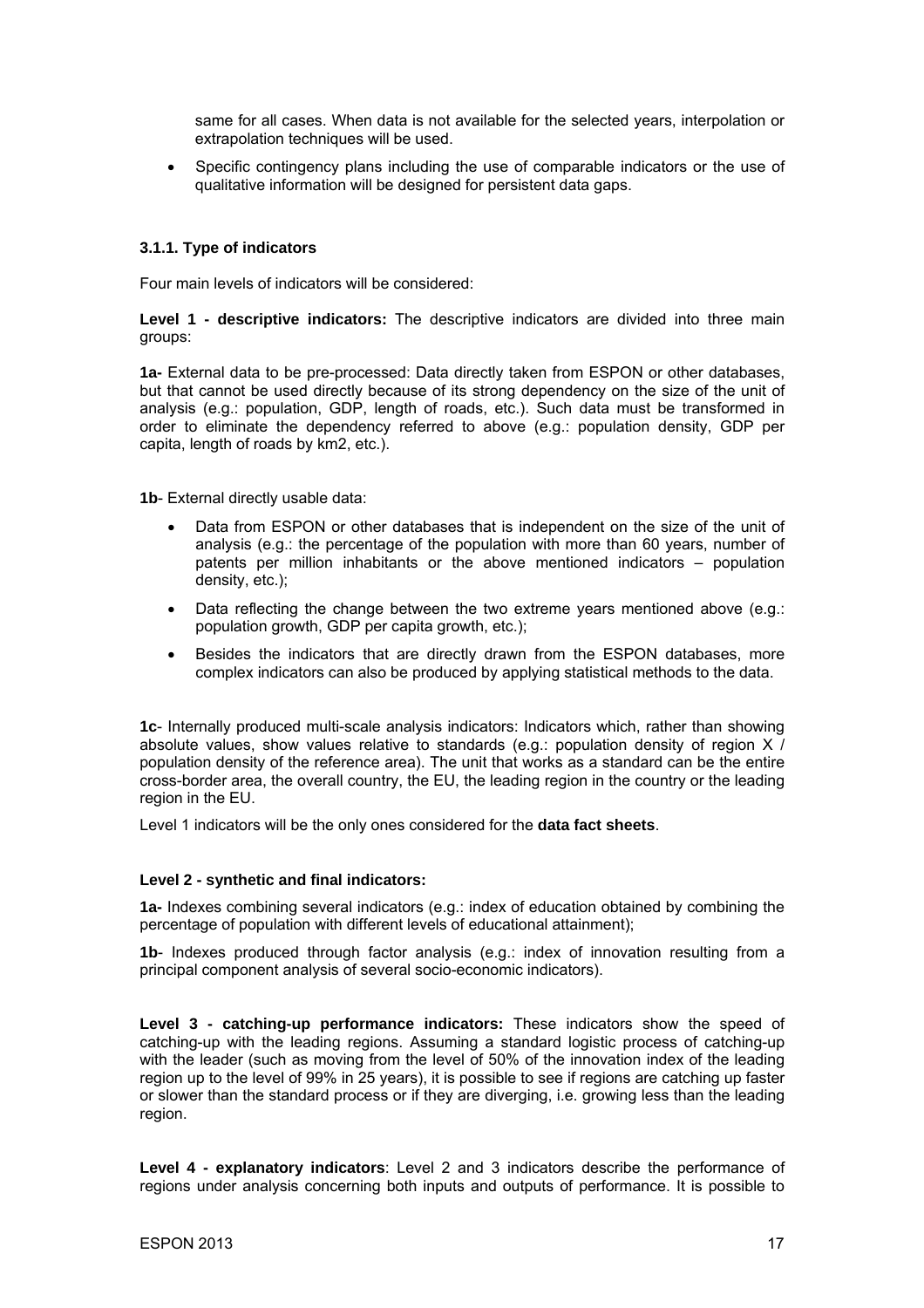<span id="page-17-0"></span>estimate a regression function where a synthetic output indicator (or a reduced number of indicators) is explained by inputs. Such regressions must be performed for a large number of units of analysis (e.g. all NUTS II regions of the countries containing the cross-border area under analysis) in order to obtain significant results.

Applying such equation to the cross-border area (NUTS III), the residuals (differences between actual and estimated outputs) show how regions are performing worse or better than the standard process (regression equation). A careful analysis of the residuals can be combined with the results of Tasks 2.3 and 2.4 in order to provide the basis for policy guidelines.

**Level 5 - indicators of border effects:** In order to detect the effect of borders on the patterns of settlement it is necessary to perform a more detailed analysis at LAU 1&2 levels. Calculating the demographic potential of the LAUs neighbouring the border and comparing with the average potential of the corresponding NUTS III and NUTS II levels, it is possible to see if the border acts as an attractor or a repulsor of human settlement.

A preliminary list of indicators gathered for Ulysses can be found in Annex I to this report.

## **4. Use of relevant ESPON results and data in the Ulysses project**

Cross-border spatial development is by definition thematically cross-cutting. Ulysses takes into consideration a range of important territorial issues and challenges pin-pointed by strategic European policy orientations and/or by recent ESPON applied research. The reference projects from ESPON 2006 programming period are:

- ESPON-INTERACT study on "Spatial visions and scenarios"
- ESPON-INTERACT study on "Territorial evidence and cooperation"
- ESPON Project 1.1.1 "Urban areas as nodes in a polycentric development"
- ESPON Project 1.1.2 "Urban-rural relations in Europe"
- ESPON Project 1.1.3 "Enlargement of the EU"
- ESPON Project 1.1.4 "Spatial effects of demographic trends"
- ESPON Project 1.2.2 "Telecommunication services and networks"
- ESPON Project 1.3.1 "Spatial effects of natural and technological hazards"
- ESPON Project 1.3.2 "Territorial trends of the management of the natural heritage"
- ESPON Project 1.3.3 "Impacts of cultural heritage and identity"
- ESPON Project 2.1.1 "Territorial impact on EU transport policies"
- ESPON Project 2.4.2 "Integrated analysis on transnational and national territories"
- ESPON Project 3.2 "Spatial scenarios in the relation to the ESDP"
- ESPON Project 3.3 "Territorial dimension of the Lisbon-Gothenburg Process"

From ESPON 2013 programming period, the reference projects are:

- DEMIFER Demographic and Migratory Flows Affecting European Regions and **Cities**
- EDORA European Development Opportunities in Rural Areas
- CAEE The Case for Agglomeration Economies in Europe
- METROBORDER Cross-Border Polycentric Metropolitan Region0s
- SURE Success for Convergence Regions' Economies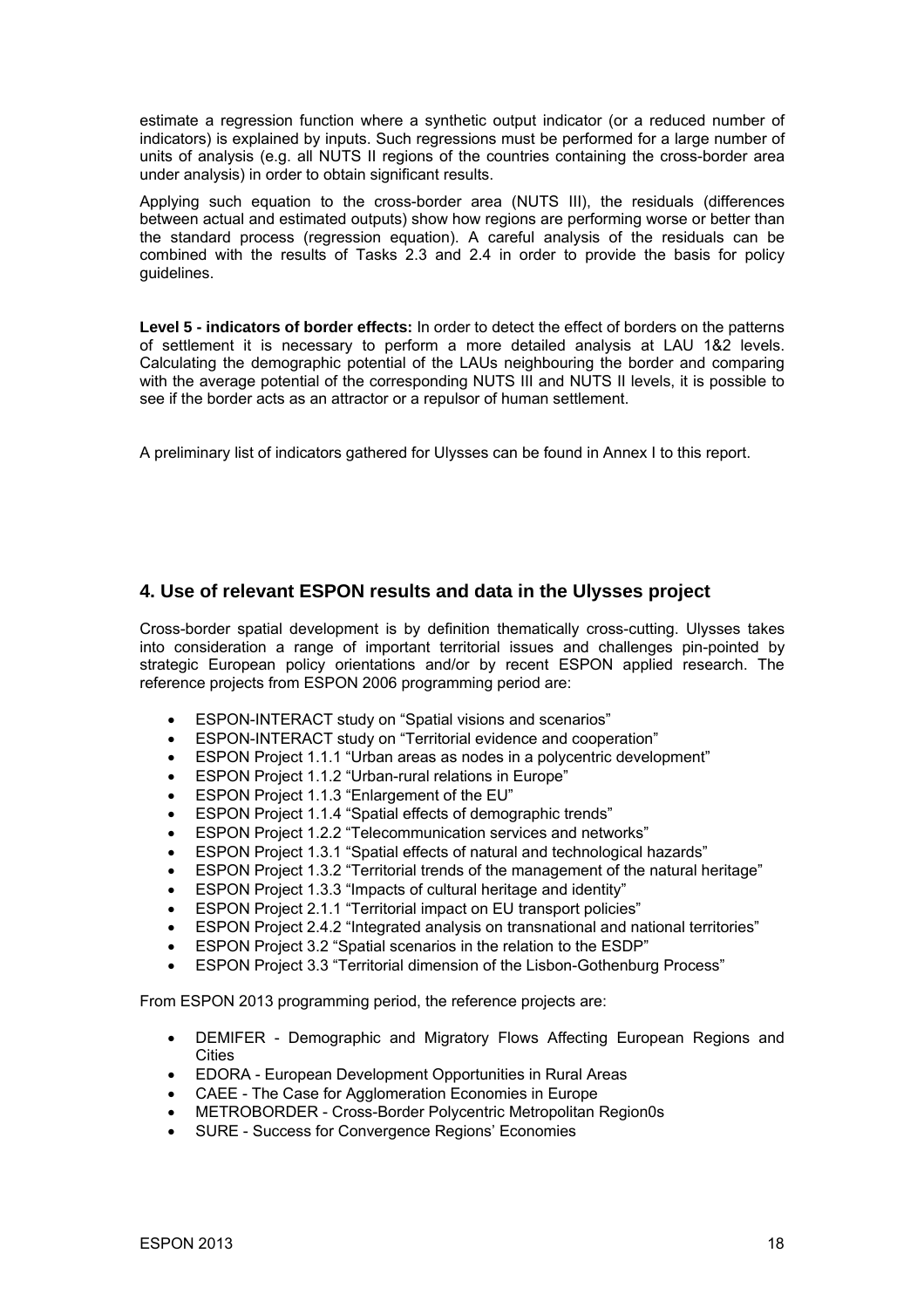#### <span id="page-18-0"></span>**5. Specific remarks on the project's content, process and expected results**

The initial content of the Ulysses project was modified after the kick-off meeting, celebrated with the Ulysses Stakeholders and ESPON. All the agreed changes are listed in the Annex III to the Subsidy Contract. These can be summarized as follows:

- **Conceptual definitions:** Ulysses will use the cross-border definition of official EU documents such as the Green Paper of Territorial Cohesion. For the case studies, the research team will make use of the territorial cross-border areas identified and defined in the Ulysses project's specifications.
- **Methodological issues**: The strategy to identify the functionality will be based on a multi-scale territorial analysis. Each cross-border area will be compared to their respective countries and the European Union through reference indexes. That analysis would allow comparing and identifying differences in the territorial dynamics and performance between cross-border areas and their geographical contexts. This analysis can also be helpful in identifying specific functionalities and dynamics which overlap with other ESPON scenarios and the main territorial drivers and challenges.
- **Institutional analysis:** This analysis will help in identifying key institutional drivers that could facilitate the construction of better baseline strategies to cope with the main challenges identified in the project for each case study. In any case, the main objective of this task is not simply the mapping of the institutional framework, taking for granted that the stakeholders already have that knowledge and it will be provided to the TPG.
- **Scenarios**: Ulysses will develop qualitative scenarios based on the analysis of the different scenarios previously developed by other ESPON projects and their overlapping with the analytical results produced in the project.
- **Policy recommendations**: Policy recommendations to be formulated according to the Ulysses' results will be presented in the form of strategic guidelines to cope with identified challenges in each cross-border areas, methodological guidelines for future cross-border analysis, and policy recommendations at a national and EU levels aiming to encourage cross-border area territorial cooperation.
- **Statistical information**: ESPON database will be the main data source. However, ESPON database is majorly available at NUTS II scale and hence the stakeholders will asked to provide additional data for a more accurate analysis. On the other hand, qualitative information will be also provided by stakeholders.
- **Stakeholders**: The stakeholders play an important role in Ulysses project. As it has been pointed out, they are expected to provide quantitative and qualitative information for the analysis to be carried out by the TPG. In this sense, the coordination between the TPG, the stakeholders, the Help Desk and the Cluster Leader of each Joint Geographical cluster will be a key element in the project. Data provision and qualitative analysis information will be canalized by the stakeholders through the Geographical Clusters, the Helpdesk and the TPG contact poin.

## **6. Deliverables, outputs and dialogue with the stakeholders**

The Lead Partner (LP), who also coordinates the case studies, works in close collaboration with the stakeholders representing the areas under research and the Helpdesk. The LP will maintain regular communication with the stakeholders during the entire project, and especially in its initial phase, in order to fully understand the stakeholders' requirements and needs and make sure that the methodology suggested by ESPON is fully understood and meets their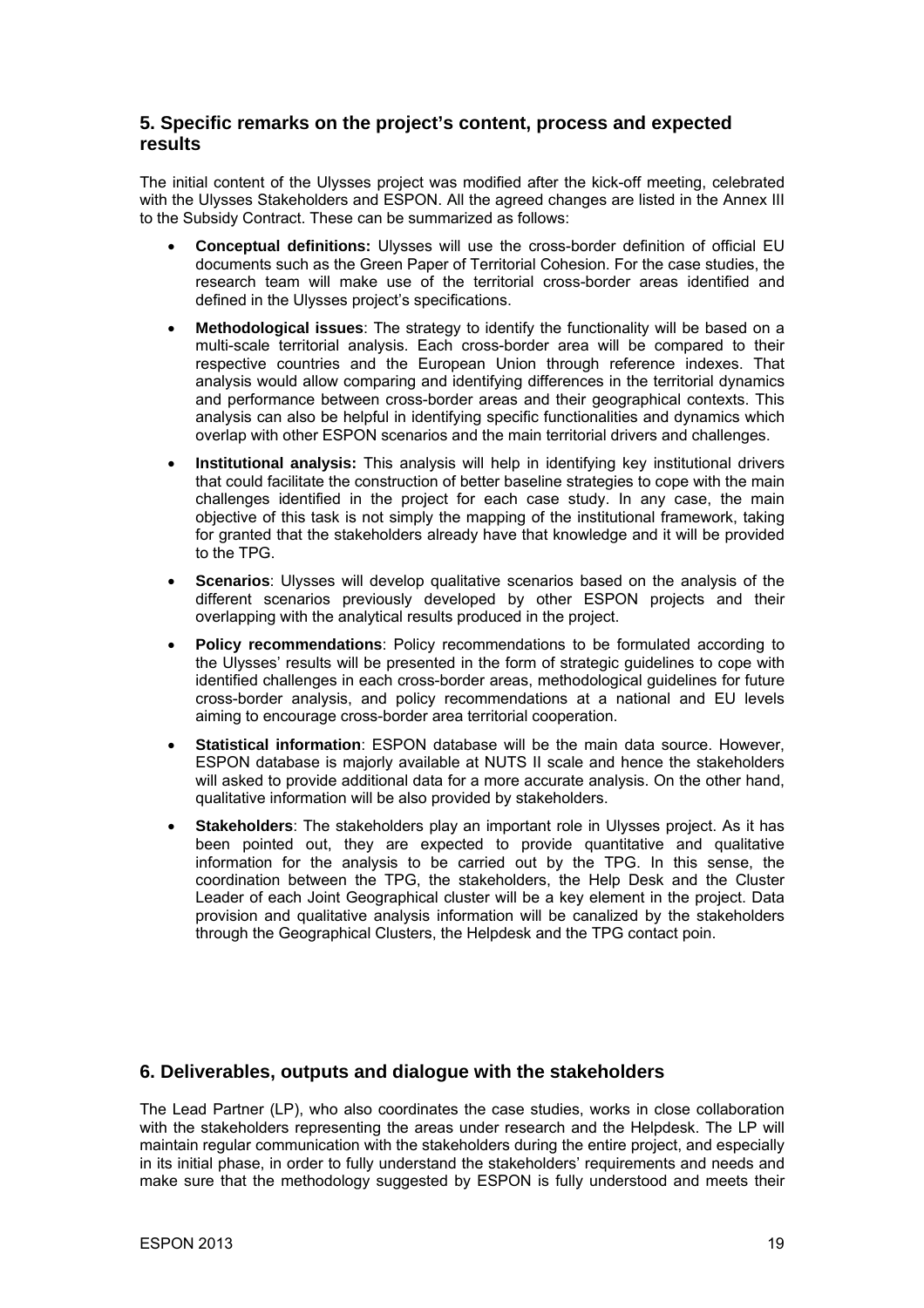<span id="page-19-0"></span>expectations. Intense bilateral communication flows will also take place between case study leaders and their respective stakeholders.

The following reports will be delivered during the project:

- **Interim report:** The LP will take over the submission of the Interim Report by 15 October 2011. This report focuses on the presentation of the intermediate project results and an insight on how the project is expected to formulate recommendations.
- **Draft Final report**: The LP will take over the submission of the Draft Final Report by 29 February 2012. This report presents the final results of the project and focuses on relevant conclusions and recommendations. The report will include draft final versions of all expected project deliveries. The draft final report will be based on all partner's contribution.
- **Final report**: The LP will take over the submission of the Final Report by 30 April 2012. The overall and area-specific results will be presented in the Closing Seminar of Ulysses by the LP in April 2012.

## **7. Main expected barriers**

There are three main barriers that might affect the project progress:

- **Data availability in non EU cross-border regions:** Concretely, one of the main barriers will be to get the statistical information from Northern Finland-Russian land border (Karelia).
- **Data gaps**: There are statistical data gaps and lack of harmonization of data within some of the cross-border areas under analysis.
- **New data:** The ESPON 2013 database has been updated after the project started, obliging to a complete review of the indicators included in Ulysses' initial research plan and this has eventually led to a partial revision of the research plan itself.

#### **8. Orientation towards the Interim Report**

- First Joint Workshop of the four Geographical Clusters, first working partnership between the TPG and Ulysses stakeholders and the second meeting of the Ulysses Steering Group. (February/ March 2011).
- Second meeting of the TPG (September 2011)
- Second Joint Workshop of the four Geographical Clusters, the second working partnership meeting between the TPG and Ulysses stakeholders and the third meeting of the Ulysses Steering Group (October/November 2011)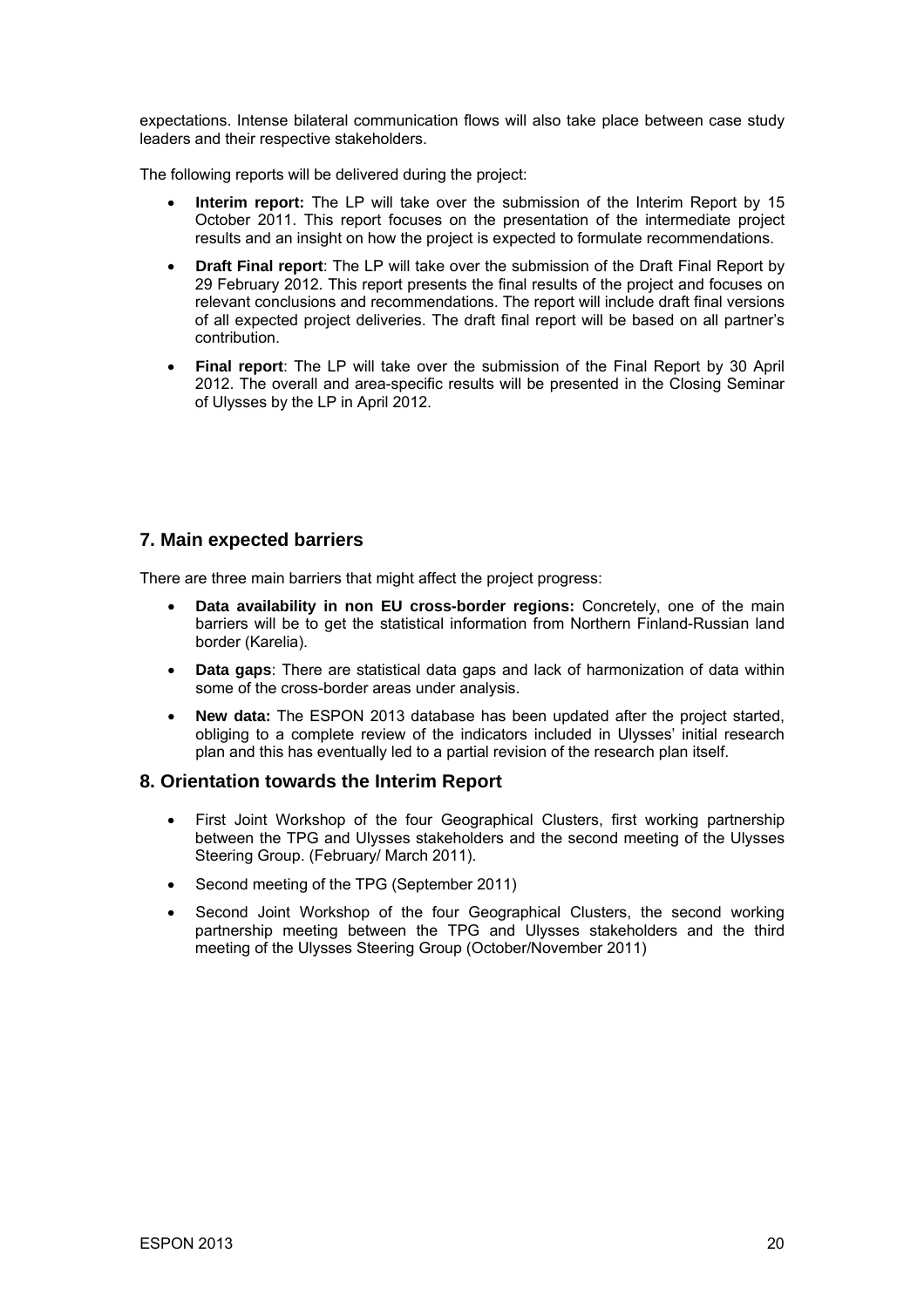#### www.espon.eu

The ESPON 2013 Programme is part-financed by the European Regional Development Fund, the EU Member States and the Partner States Iceland, Liechtenstein, Norway and Switzerland. It shall support policy development in relation to the aim of territorial cohesion and a harmonious development of the European territory.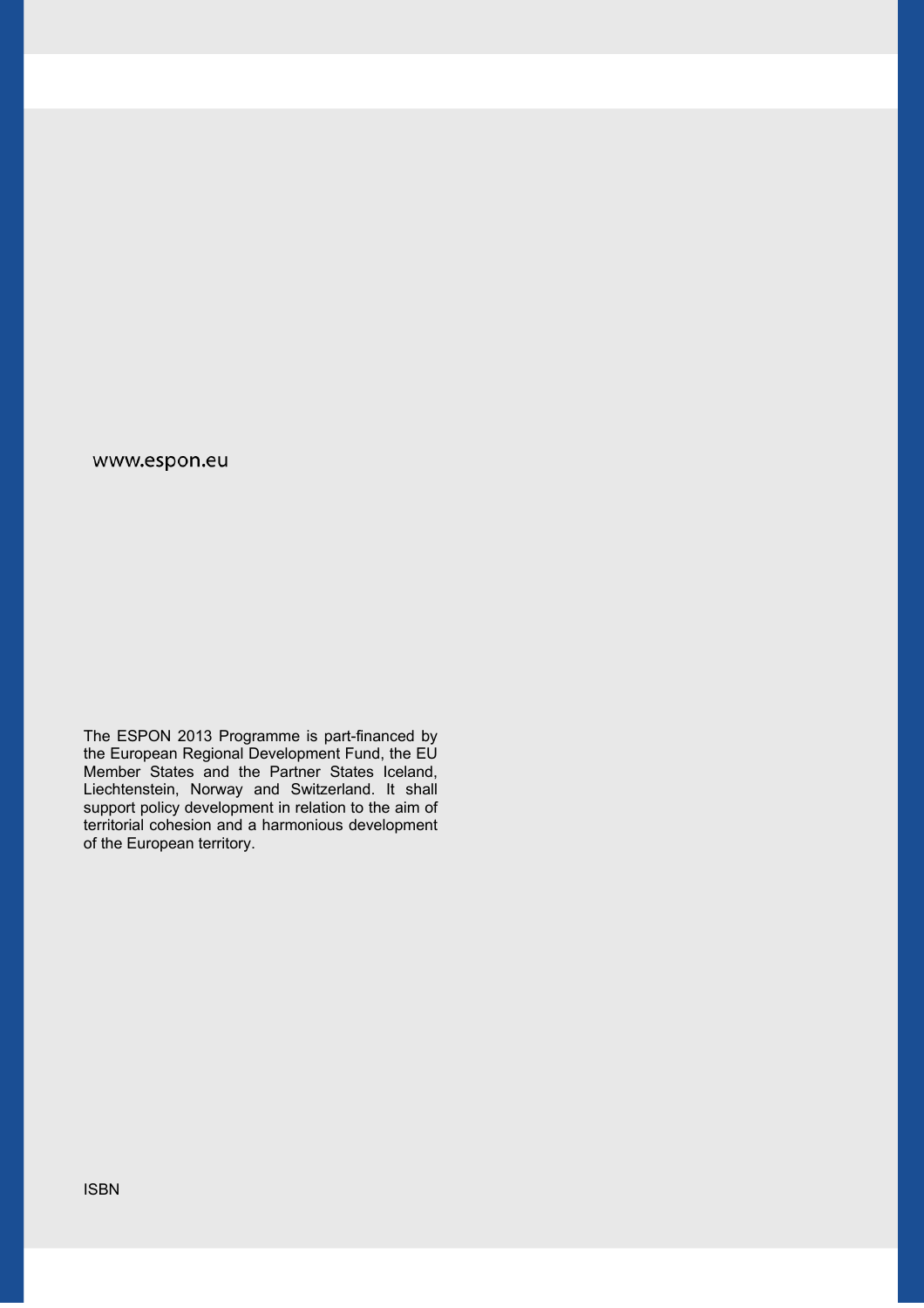## **Annex I – Preliminary list of indicators selected for Task 2.2**

One of the main objectives of the ULYSSES project is to use the different ESPON Programme results for the cross-border spatial development and to promote the use of these research results for elaborating high-quality cross-border spatial development concepts.

Consequently, for each of the different dimensions under analysis (polycentric development, urbanrural relationship, accessibility and connectivity, demographic change and Gothenburg and Lisbon/Europe 2020 Strategy), a list of related indicators has been selected from the ESPON database. Regrettably, many of these indicators are incomplete or available only for limited territorial units or time references, and it has been therefore necessary to gather further data from ESPON, from the stakeholders or from other sources.

The following table lists some of the indicators gathered so far from ESPON and other available databases:

| Variable name                                                                                                          | Coverage                  | Years                    | Source of data                             |
|------------------------------------------------------------------------------------------------------------------------|---------------------------|--------------------------|--------------------------------------------|
| <b>Cross-border polycentric development</b>                                                                            |                           |                          |                                            |
| Share of population in cities below 50.000 inhabitants                                                                 | <b>NUTS2</b>              | 2001(?)                  | <b>ESPON: BBR</b>                          |
| Share of population within functional urban regions in<br>each NUTS 3                                                  | <b>NUTS3</b>              | ??                       | <b>ESPON: Nordregio</b>                    |
| Population in FUA                                                                                                      | <b>FUA</b>                | ??                       |                                            |
| Primacy rate (share of largest city population to total<br>population in %)                                            | <b>NUTS2</b>              | 2002                     | ESPON: Heidbrink /<br>Schmidt-Seiwert      |
| Number of FUA in NUTS3                                                                                                 | <b>NUTS3</b>              | 1999                     | <b>ESPON: Nordregio</b>                    |
| Typology on polycentricity, 6 types                                                                                    | <b>NUTS3</b>              | 1999                     | ESPON: Nordregio                           |
| Employment and commuting among NUTS level 2<br>regions (1000)                                                          | <b>NUTS2</b>              | 1999-<br>2009            | <b>EUROSTAT Regional</b><br>DB             |
| <b>Urban-rural relationship</b>                                                                                        |                           |                          |                                            |
| Relative rurality based on national classifications                                                                    | <b>NUTS3</b>              | 1985-<br>2001<br>varying | <b>ESPON: Nordregio</b>                    |
| Percent of value added from agriculture forestry and<br>fishery products                                               | <b>NUTS3</b>              | 1999                     | <b>ESPON: SAC</b>                          |
| Employment by economic activity, at NUTS levels 1<br>and 2 (1000) (1999-2009, NACE Rev.1.1) All NACES                  | <b>NUTS 1, 2</b>          | 1999-<br>2009            | <b>EUROSTAT Regional</b><br>DB             |
| Employment by economic activity, at NUTS levels 1<br>and 2 (1000) (1999-2009, NACE Rev.1.1) Agriculture<br>and Fishing | <b>NUTS 1, 2</b>          | 1999-<br>2009            | <b>EUROSTAT Regional</b><br>DB             |
| Agricultural areas (hectares)                                                                                          | <b>NUTS</b><br>0, 1, 2, 3 | 2000                     | <b>ESPON: SAC</b>                          |
| Land under permanent crops (hectares);<br>Heterogenous agricultural areas                                              | <b>NUTS</b><br>0, 1, 2, 3 | 2000                     | <b>ESPON basic</b><br>indicators (DB 2013) |
| Number of households by degree of urbanisation of<br>residence (1000)                                                  | <b>NUTS 1, 2</b>          | 1999-<br>2009            | <b>EUROSTAT Regional</b><br>DB             |
| Net Value added from agriculture                                                                                       | <b>NUTS2</b>              | 2002-<br>2009            | <b>EUROSTAT Regional</b><br>DB             |
| <b>Accessibility and connectivity</b>                                                                                  |                           |                          |                                            |
| Total trips generated in each NUTS2                                                                                    | <b>NUTS2</b>              | 2001                     | Mcrit                                      |
| Length of highroad network (km)                                                                                        | <b>NUTS3</b>              | 2001                     | Mcrit                                      |
| Lenght of motorway network (km)                                                                                        | <b>NUTS1&amp;2</b>        | 1998-<br>2008            | <b>EUROSTAT Regional</b><br>DB             |
| Length of railway network, km (2001)                                                                                   | <b>NUTS3</b>              | 2001                     | Mcrit                                      |
| Length of road network (km)                                                                                            | <b>NUTS3</b>              | 2001                     | Mcrit                                      |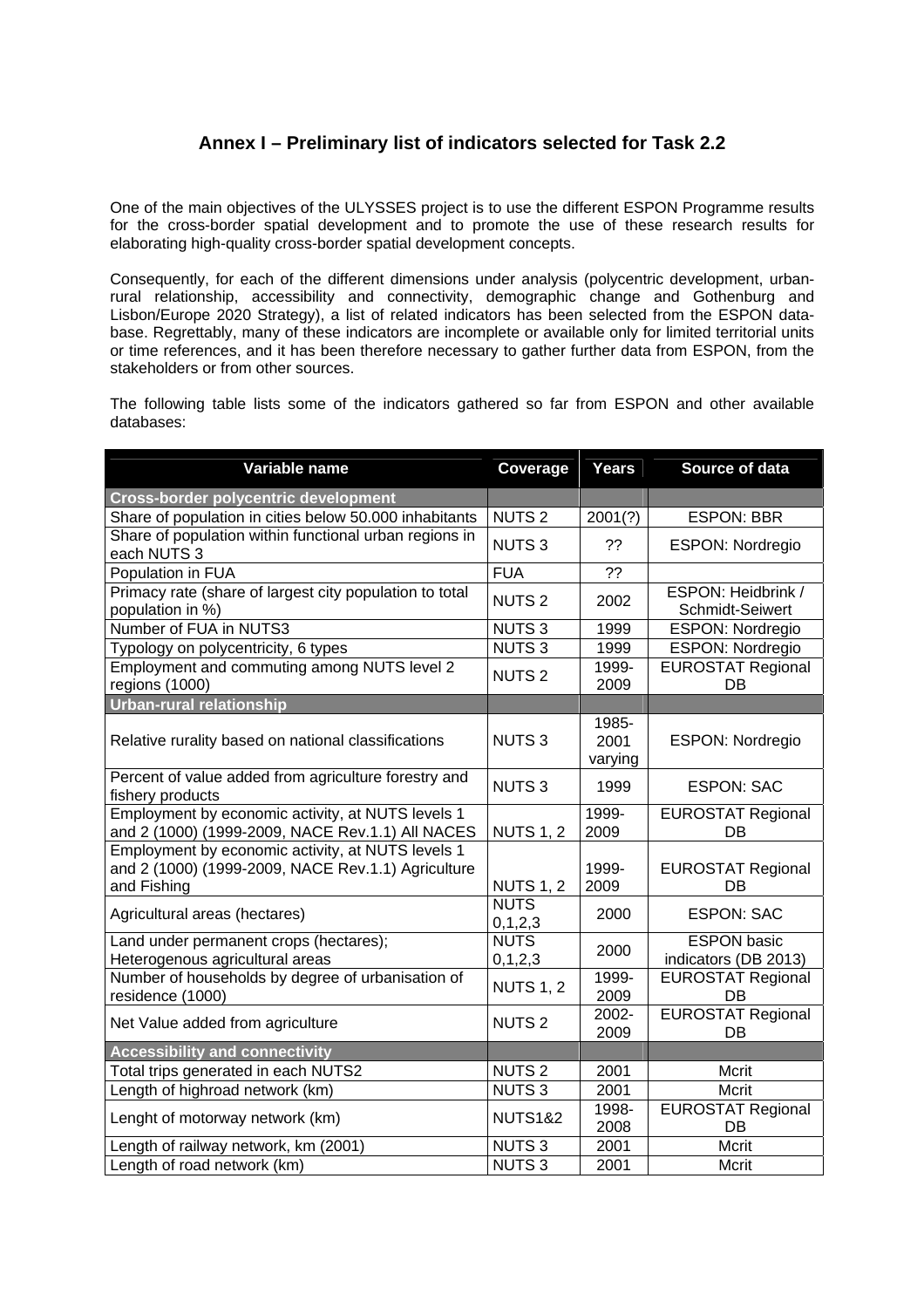| Number of commercial airports                                                                                                 | <b>NUTS3</b>            | 2001           | Mcrit                            |
|-------------------------------------------------------------------------------------------------------------------------------|-------------------------|----------------|----------------------------------|
| Number of rail stations serving high speed rail lines                                                                         | <b>NUTS3</b>            | 2001           | Mcrit                            |
| Traffic in commercial airports (in million<br>passengers/year 2000)/inhabitants (1999)                                        | <b>NUTS3</b>            | 2001           | Mcrit                            |
| Connectivity to commercial airports by car of the<br>capital or centroid representative of the NUTS3<br>(HOURS)               | NUTS3                   | 2001           | Mcrit                            |
| Time (minute) to the nearest motorway access, by car<br>of the capital or centroid representative of the NUTS3                | NUTS3                   | 2001           | Mcrit                            |
| Connectivity to rail stations (minutes) weighted by<br>surface                                                                | NUTS3                   | 2001           | Mcrit                            |
| Multimodal potential accessibility: absolute level;<br>standardised;change of standardised;relative<br>change;absolute change | <b>NUTS3</b>            | 2001;20<br>06  | <b>ESPON Accessibility</b><br>DB |
| Potential accessibility by air: absolute level;<br>standardised;change of standardised;relative<br>change;absolute change     | <b>NUTS3</b>            | 2001;20<br>06  | <b>ESPON Accessibility</b><br>DB |
| Potential accessibility road: standardised; relative<br>change; absolute change; index change                                 | <b>NUTS3</b>            | 2001;20<br>06  | <b>ESPON Accessibility</b><br>DB |
| Potential accessibility rail: 2006, EU27 = 100; relative<br>change; absolute change; index change                             | <b>NUTS3</b>            | 2001;20<br>06  | <b>ESPON Accessibility</b><br>DB |
| Households with internet access (% of households)                                                                             | <b>NUTS 2</b>           | 2006-<br>2010  | <b>EUROSTAT Regional</b><br>DB   |
| Households with broadband internet access (% of<br>households)                                                                | <b>NUTS2</b>            | 2006-<br>2010  | <b>EUROSTAT Regional</b><br>DB   |
| Firms access to fibre backbones                                                                                               | <b>NUTS2</b>            | 2001           | ESPON 122/ESPON<br>database      |
| <b>Demographic change</b>                                                                                                     |                         |                |                                  |
|                                                                                                                               |                         |                |                                  |
| Population density                                                                                                            | NUTS <sub>0</sub>       | 1995-<br>2003  |                                  |
| Dependency rate 1995                                                                                                          | NUTS <sub>0</sub>       | 1995           | <b>ITPS</b>                      |
| Population density 2003                                                                                                       | <b>NUTS1</b>            | 2003           |                                  |
| Population density                                                                                                            | <b>NUTS2</b>            | 1997-<br>2008  | <b>EUROSTAT Regional</b><br>DB   |
| Population density 2000                                                                                                       | <b>NUTS2</b>            | 2000           |                                  |
| Total fertility rate                                                                                                          | <b>NUTS2</b>            | 1990;95<br>;99 | <b>ITPS</b>                      |
| Dependency rate                                                                                                               | NUTS <sub>2</sub>       | 1995-<br>2000  | <b>ITPS</b>                      |
| Population by age 10-14; 15-19; etc.                                                                                          | <b>NUTS2</b>            | 1996-<br>2003  |                                  |
| Population by sex and age groups on 1 January -<br>NUTS level 3 regions - males under 15                                      | NUTS <sub>3</sub>       | 2000-<br>2010  | <b>EUROSTAT Regional</b><br>DB   |
| Population by sex and age groups on 1 January -<br>NUTS level 3 regions - males from 15 - to 64                               | <b>NUTS3</b>            | 2000-<br>2010  | <b>EUROSTAT Regional</b><br>DB   |
| Population by sex and age groups on 1 January -<br>NUTS level 3 regions - males over 65                                       | NUTS <sub>3</sub>       | 2000-<br>2010  | <b>EUROSTAT Regional</b><br>DB   |
| Population by sex and age groups on 1 January -<br>NUTS level 3 regions - females under 15                                    | NUTS <sub>3</sub>       | 2000-<br>2010  | <b>EUROSTAT Regional</b><br>DB   |
| Population by sex and age groups on 1 January -<br>NUTS level 3 regions - females from 15 - to 64                             | NUTS <sub>3</sub>       | 2000-<br>2010  | <b>EUROSTAT Regional</b><br>DB   |
| Population by sex and age groups on 1 January -                                                                               |                         | 2000-          | <b>EUROSTAT Regional</b>         |
| NUTS level 3 regions - females over 65                                                                                        | <b>NUTS3</b><br>NUTS 1, | 2010<br>1999-  | DB<br><b>EUROSTAT Regional</b>   |
| Population density (inhabitants/sqkm)                                                                                         | 2,3<br><b>NUTS2</b>     | 2009           | DB                               |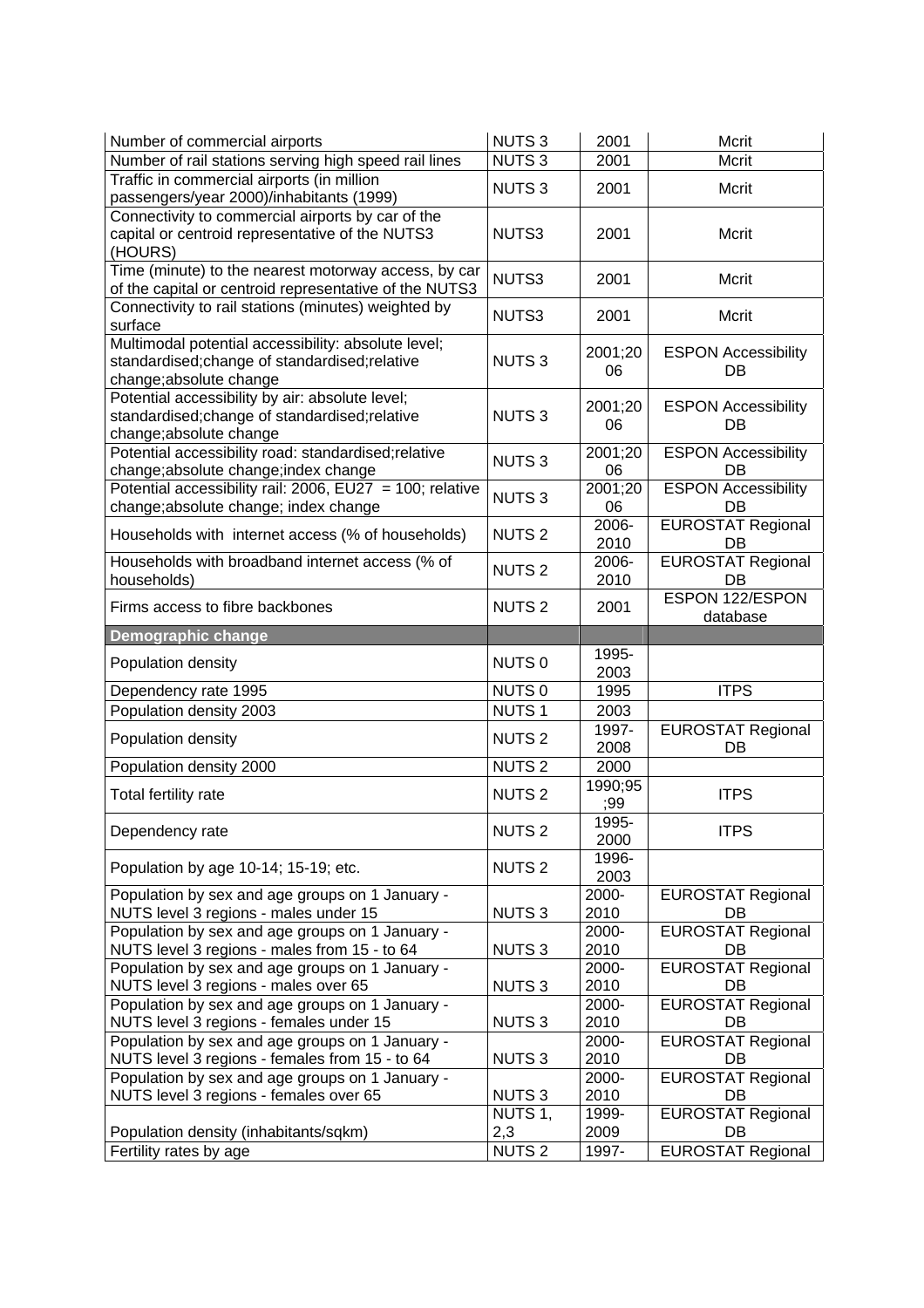|                                                         |                   | 2008    | DB                       |
|---------------------------------------------------------|-------------------|---------|--------------------------|
|                                                         | NUTS 1,           | 1999-   | <b>EUROSTAT Regional</b> |
| Area of the regions (Km2)                               | 2,3               | 2010    | DB                       |
| Demographic balance and crude rates - Crude rate of     |                   | 2000-   | <b>EUROSTAT Regional</b> |
| natural increase                                        | <b>NUTS 1, 2</b>  | 2010    | DB                       |
| Demographic balance and crude rates - Crude rate of     |                   | 2000-   | <b>EUROSTAT Regional</b> |
| net migration including corrections                     | <b>NUTS 1, 2</b>  | 2010    | DB                       |
| Demographic balance and crude rates - Crude rate of     |                   | 2000-   | <b>EUROSTAT Regional</b> |
| increase                                                | <b>NUTS 1, 2</b>  | 2010    | DB                       |
|                                                         | NUTS 0,           |         |                          |
| <b>Total Dependency Ratio</b>                           | 1,2,3             | 2005    | <b>ESPON:DEMIFER</b>     |
|                                                         | NUTS 0,           |         |                          |
| Old Age Dependency Ratio                                | 1,2,3             | 2005    | <b>ESPON:DEMIFER</b>     |
|                                                         | NUTS <sub>0</sub> |         |                          |
| Change in Old Age Dependency Ratio                      | 1, 2, 3           | 2005    | <b>ESPON:DEMIFER</b>     |
|                                                         | NUTS <sub>0</sub> |         |                          |
| Young Age Dependency Ratio                              | 1,2,3             | 2005    | <b>ESPON:DEMIFER</b>     |
|                                                         | NUTS <sub>0</sub> |         |                          |
| Labour Force Replacement Ratio                          | 1,2,3             | 2005    | <b>ESPON:DEMIFER</b>     |
|                                                         |                   | 1995-   | <b>EUROSTAT Regional</b> |
| Population density                                      | <b>NUTS3</b>      | 2009    | DB                       |
|                                                         |                   | 1995-   | <b>EUROSTAT Regional</b> |
| Average Population by sex                               | <b>NUTS3</b>      | 2009    | DB                       |
|                                                         | <b>NUTS</b>       | 1995-   | <b>EUROSTAT Regional</b> |
| Total population                                        | 0,1,283           | 2009    | DB                       |
|                                                         | <b>NUTS</b>       | 1995-   | <b>EUROSTAT Regional</b> |
| Natural population change                               | 0,1,283           | 2009    | DB                       |
|                                                         | <b>NUTS</b>       | 1995-   | <b>EUROSTAT Regional</b> |
| Net migration                                           | 0,1,283           | 2009    | DB                       |
|                                                         | <b>NUTS</b>       | 1995-   | <b>EUROSTAT Regional</b> |
| Annual average natural population change                | 0,1,283           | 2009    | DB                       |
|                                                         | <b>NUTS</b>       | 1995-   | <b>EUROSTAT Regional</b> |
| Annual average net migration rate                       | 0,1,283           | 2009    | DB                       |
|                                                         | <b>NUTS</b>       | 1995-   | <b>EUROSTAT Regional</b> |
| Annual average population change                        | 0,1,283           | 2009    | DB                       |
|                                                         |                   | 1995-   | <b>EUROSTAT Regional</b> |
| Total fertility rate                                    | <b>NUTS2</b>      | 2009    | DB                       |
| Gothenburg & Lisbon/Europe 2020 Strategy                |                   |         |                          |
| indicators                                              |                   |         |                          |
| <b>Innovation &amp; research</b>                        |                   |         |                          |
|                                                         |                   | 2001;20 |                          |
| Patent registrations to the EPO per million inhabitants | <b>NUTS2</b>      | 04      | <b>BBR</b>               |
| Human resources on science and technology and           |                   |         |                          |
| sub-groups in % of active population (annual data       | <b>NUTS2</b>      | 2001/20 | <b>EUROSTAT</b>          |
| 1999-2009)                                              |                   | 05/2009 |                          |
|                                                         |                   | 2004-   |                          |
| Tertiary education 2004                                 | <b>NUTS 0,1,2</b> |         | RIS, 2009                |
|                                                         |                   | 2006    |                          |
| Life-long learning 2004                                 | <b>NUTS 0,1,2</b> | 2004-   | RIS, 2009                |
|                                                         |                   | 2006    |                          |
| Public R&D expenditures 2004                            | <b>NUTS 0,1,2</b> | 2004-   | RIS, 2009                |
|                                                         |                   | 2006    |                          |
| Business R&D expenditures 2004                          | <b>NUTS 0,1,2</b> | 2004-   | RIS, 2009                |
|                                                         |                   | 2006    |                          |
| Non-R&D innovation expenditures 2004                    | <b>NUTS 0,1,2</b> | 2004-   | RIS, 2009                |
|                                                         |                   | 2006    |                          |
| SMEs innovating in-house 2004                           | <b>NUTS 0,1,2</b> | 2004-   | RIS, 2009                |
|                                                         |                   | 2006    |                          |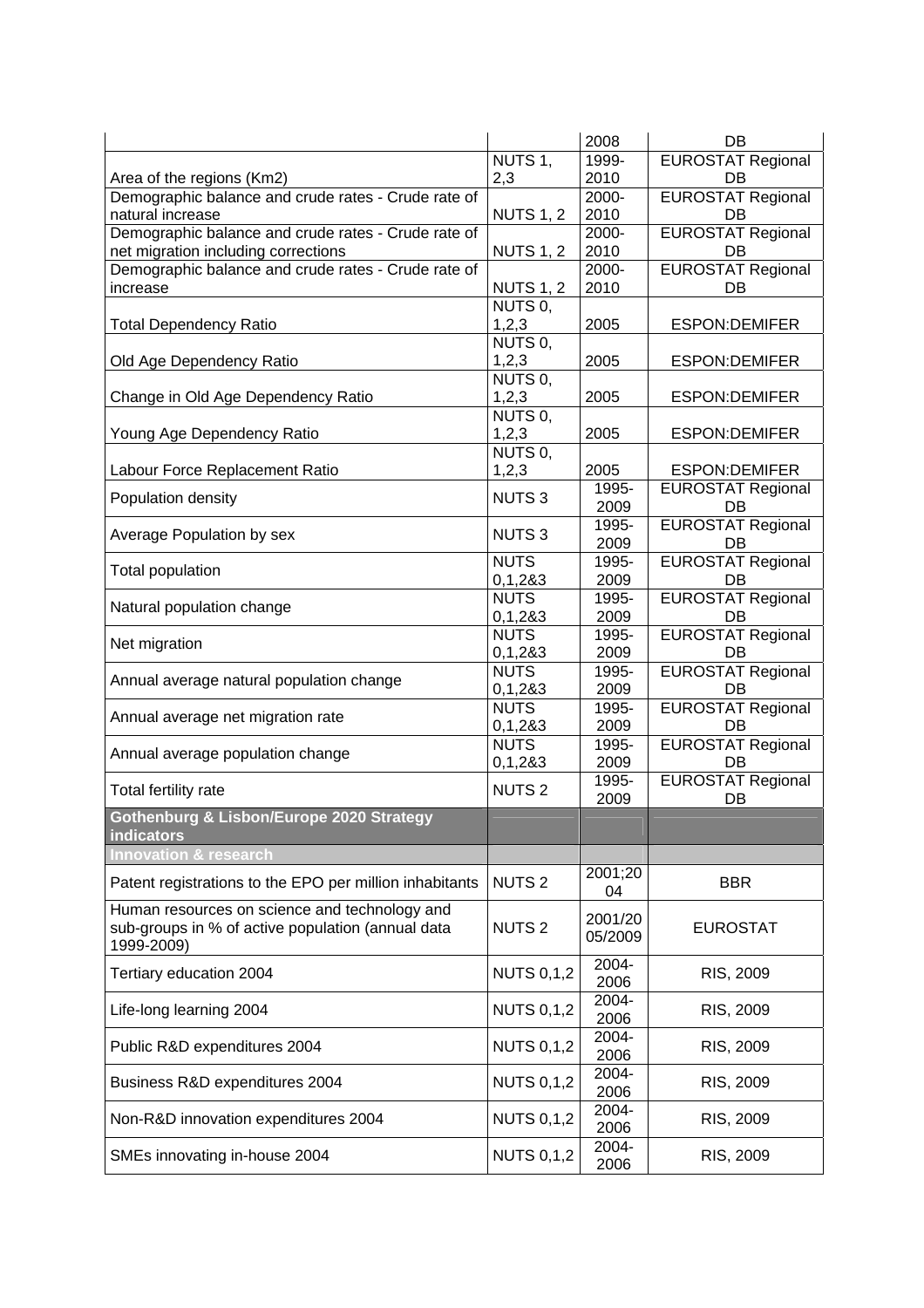| Innovative SMEs collaborating with others 2004                                                                                       | <b>NUTS 0,1,2</b> | 2004-<br>2006 | RIS, 2009                      |  |  |  |  |
|--------------------------------------------------------------------------------------------------------------------------------------|-------------------|---------------|--------------------------------|--|--|--|--|
| EPO patents 2004                                                                                                                     | <b>NUTS 0,1,2</b> | 2004-<br>2006 | RIS, 2009                      |  |  |  |  |
| Product and/or process innovators 2004                                                                                               | <b>NUTS 0,1,2</b> | 2004-<br>2006 | RIS, 2009                      |  |  |  |  |
| Marketing and/or organisational innovators 2004                                                                                      | <b>NUTS 0,1,2</b> | 2004-<br>2006 | RIS, 2009                      |  |  |  |  |
| Resource efficiency innovators - Labour 2004                                                                                         | <b>NUTS 0,1,2</b> | 2004-<br>2006 | RIS, 2009                      |  |  |  |  |
| Resource efficiency innovators - Energy 2004                                                                                         | <b>NUTS 0,1,2</b> | 2004-<br>2006 | RIS, 2009                      |  |  |  |  |
| Employment medium-high & high-tech manufacturing<br>2004                                                                             | <b>NUTS 0,1,2</b> | 2004-<br>2006 | RIS, 2009                      |  |  |  |  |
| Employment knowledge-intensive services 2004                                                                                         | <b>NUTS 0,1,2</b> | 2004-<br>2006 | RIS, 2009                      |  |  |  |  |
| New-to-market sales 2004                                                                                                             | <b>NUTS 0,1,2</b> | 2004-<br>2006 | RIS, 2009                      |  |  |  |  |
| New-to-firm sales 2004                                                                                                               | <b>NUTS 0,1,2</b> | 2004-<br>2006 | RIS, 2009                      |  |  |  |  |
| Tertiary education 2006                                                                                                              | <b>NUTS 0,1,2</b> | 2004-<br>2006 | RIS, 2009                      |  |  |  |  |
| Life-long learning 2006                                                                                                              | <b>NUTS 0,1,2</b> | 2004-<br>2006 | RIS, 2009                      |  |  |  |  |
| SMEs innovating in-house 2006                                                                                                        | <b>NUTS 0,1,2</b> | 2004-<br>2006 | RIS, 2009                      |  |  |  |  |
| Innovative SMEs collaborating with others 2006                                                                                       | <b>NUTS 0,1,2</b> | 2004-<br>2006 | RIS, 2009                      |  |  |  |  |
| EPO patents 2006                                                                                                                     | <b>NUTS 0,1,2</b> | 2004-<br>2006 | RIS, 2009                      |  |  |  |  |
| Product and/or process innovators 2006                                                                                               | <b>NUTS 0,1,2</b> | 2004-<br>2006 | RIS, 2009                      |  |  |  |  |
| Marketing and/or organisational innovators 2006                                                                                      | <b>NUTS 0,1,2</b> | 2004-<br>2006 | RIS, 2009                      |  |  |  |  |
| 3.1.3a Resource efficiency innovators - Labour 2006                                                                                  | <b>NUTS 0,1,2</b> | 2004-<br>2006 | RIS, 2009                      |  |  |  |  |
| 3.1.3b Resource efficiency innovators - Energy 2006                                                                                  | <b>NUTS 0,1,2</b> | 2004-<br>2006 | RIS, 2009                      |  |  |  |  |
| 3.2.1 Employment medium-high & high-tech<br>manufacturing 2006                                                                       | <b>NUTS 0,1,2</b> | 2004-<br>2006 | RIS, 2009                      |  |  |  |  |
| 3.2.2 Employment knowledge-intensive services 2006                                                                                   | <b>NUTS 0,1,2</b> | 2004-<br>2006 | RIS, 2009                      |  |  |  |  |
| 3.2.5 New-to-market sales 2006                                                                                                       | <b>NUTS 0,1,2</b> | 2004-<br>2006 | RIS, 2009                      |  |  |  |  |
| 3.2.6 New-to-firm sales 2006                                                                                                         | <b>NUTS 0,1,2</b> | 2004-<br>2006 | RIS, 2009                      |  |  |  |  |
| <b>Economy &amp; employmen</b>                                                                                                       |                   |               |                                |  |  |  |  |
| Gross domestic product (GDP) at current market                                                                                       | <b>NUTS3</b>      | 1995-         | <b>EUROSTAT</b>                |  |  |  |  |
| prices at NUTS level 3                                                                                                               |                   | 2008          |                                |  |  |  |  |
| Economically active population with tertiary education<br>- level 1999                                                               | <b>NUTS2</b>      | 1999-<br>2009 | <b>EUROSTAT Regional</b><br>DB |  |  |  |  |
| Economically active population total 1999                                                                                            | <b>NUTS2</b>      | 1999-<br>2009 | <b>EUROSTAT Regional</b><br>DB |  |  |  |  |
| Employed persons in all NACE                                                                                                         | <b>NUTS2</b>      | 2002          | <b>BBR</b>                     |  |  |  |  |
| Final consumption expenditure of households by<br>consumption purpose - COICOP 2 digit - volumes<br>(index per inhabitant 20000=100) | NUTS <sub>0</sub> | 1990-<br>2006 | <b>EUROSTAT</b>                |  |  |  |  |